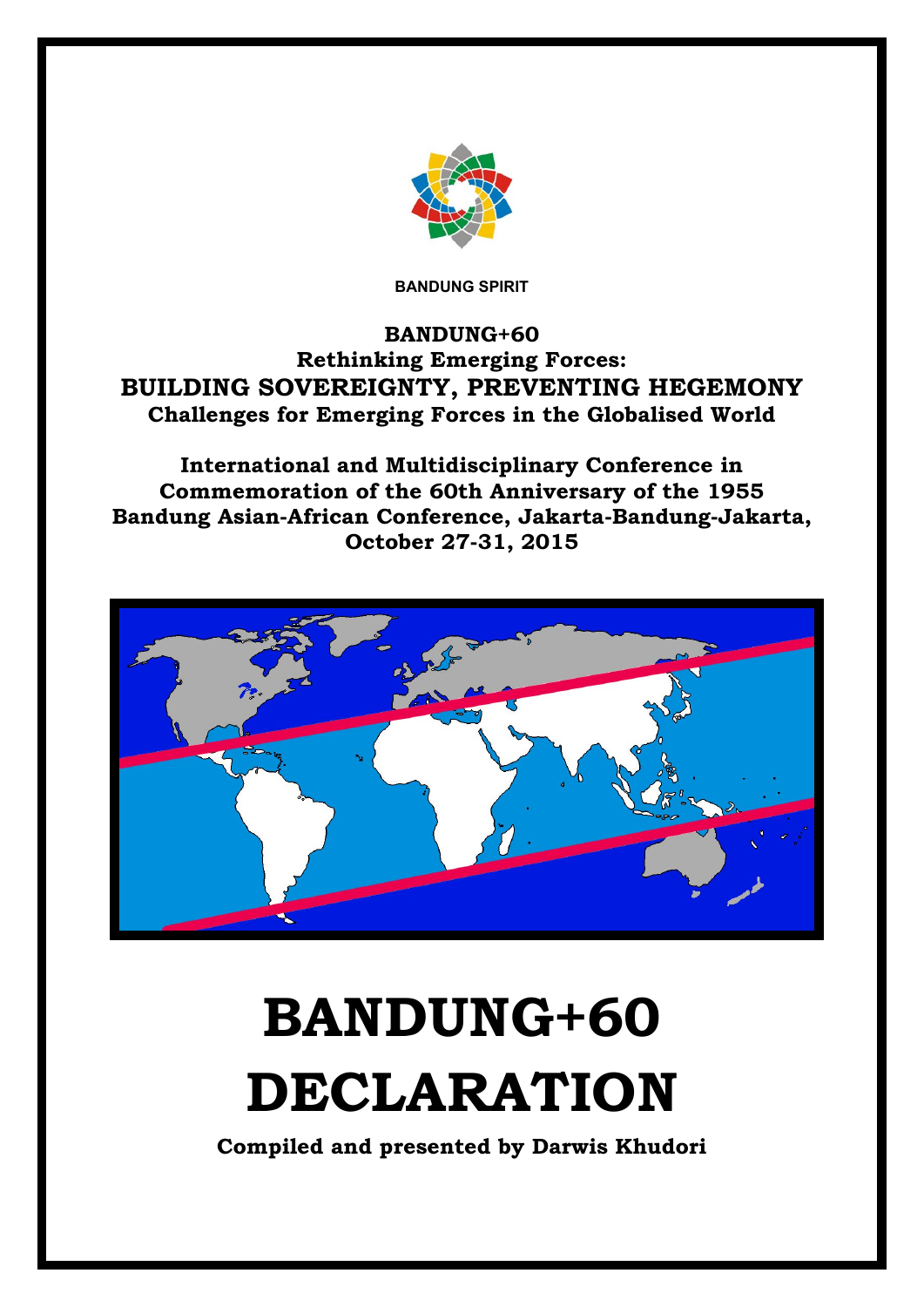

**BANDUNG SPIRIT**

# **BANDUNG+60 Rethinking Emerging Forces: BUILDING SOVEREIGNTY, PREVENTING HEGEMONY Challenges for Emerging Forces in the Globalised World**

**International and Multidisciplinary Conference in Commemoration of the 60th Anniversary of the 1955 Bandung Asian-African Conference, Jakarta-Bandung-Jakarta, October 27-31, 2015**

# **BANDUNG+60 DECLARATION**

#### **Compiled and presented by Darwis Khudori**

CONTENTS:

I. GENERAL STATEMENT – pp. 1-3 II. OUTCOMES OF THE CONFERENCE – pp. 4-11

III. ROADMAP – pp. 12

APPENDIX 1:

DRAFT PROPOSAL FOR A PROGRAMME OF ASIAN-AFRICAN ACADEMIC COOPERATION – pp. 13-17

APPENDIX 2:

BANDUNG+60 CONFERENCE: METHOD, TEAMWORK, SPEAKERS, CHAIRS, COUNTRIES OF PARTICIPANTS, ORGANISATION OF THE CONFERENCE – 18-26

# **I. GENERAL STATEMENT**

Coming from twenty-six countries (Brazil, Burkina Faso, Chile, China, Egypt, France, Gambia, Germany, Ghana, India, Indonesia, Japan, Malaysia, Morocco, Myanmar, Nepal, Netherlands, Nigeria, Palestine, Philippines, Russia, Senegal, Sudan, Switzerland, Thailand, Zimbabwe), representing the Global South and progressive elements of the Global North, we, scholars, intellectuals and activists assembled in the conference to commemorate the 60th Anniversary of the 1955 Bandung Asian-African Conference have issued this declaration with consensus.

The conference took place on October 27, 2015, at the LIPI (Indonesian Institute of Sciences) in Jakarta, on October 28 and 29, 2015, at the Gedung Merdeka (Independence Building) in Bandung, — the same venue where sixty years ago delegates from twenty-nine newly independent countries or nations which were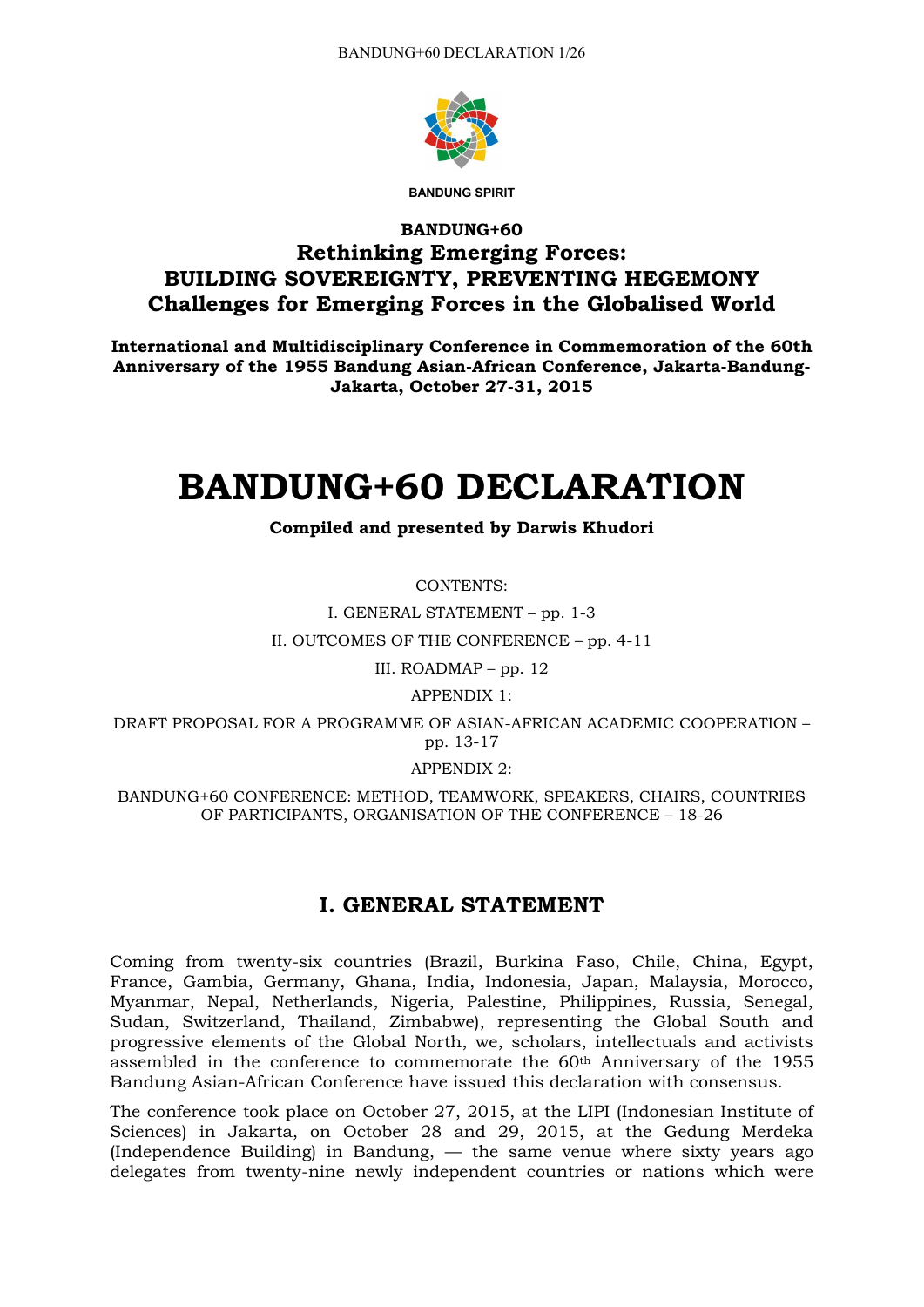about to gain their independence had assembled for the historic Asian-African Conference, — and on October 30 and 31, 2015, at Trisakti University, in Jakarta.

The 1955 Bandung Asian-African Conference gave birth to an idiom 'Bandung Spirit', which we summarised as a call: 1) for a peaceful coexistence between nations; 2) for the liberation of the world from the hegemony of any superpower, from colonialism, from imperialism and from any kind of domination of one country by another; 3) for the equality of races and nations; 4) for the solidarity with the poor, the colonised, the exploited, and the weak and those being weakened by the world order of the day; and 5) for a people-centred development.

Now, sixty years after the Bandung Conference, the colonial occupation has by and large disappeared, the "Cold War" has ended, and the Non-Aligned Movement has been marginalised. Yet, similar systems of domination by the imperialist powers in the world order persist, especially through the monopoly control at global level over the access to natural resources, the sciences and technology, the financial system, the weapons of mass destruction, and the media.

We have debated on other threats that continue to destroy our peoples in the Global South. They are: wars often orchestrated by the same imperialist powers who sell arms or through military interventions (such as in Afghanistan, Iraq, Libya, Syria, Yemen); social injustice; the plunder of the natural resources, particularly the mineral and land; propaganda and disinformation in the international media; impediments artificially created to limit the freedom of movement for human beings; neocolonial economic agreements; and the oppression of women. These unlawful activities still affect the majority of our peoples and communities. Likewise, injustice has surfaced in more sophisticated forms and larger dimensions.

We, therefore, salute all the initiatives aimed at reinvigorating the Bandung Spirit, including the Bandung+60 conferences, especially the Asian-African Conference of heads of state and of government held in Jakarta and Bandung in April 2015.

We must struggle against the ongoing domination of former imperialist and colonialist powers in the Global South. We must rely on our people everywhere for concepts like *kedaulatan rakyat* (popular sovereignty) and *TRISAKTI* (political sovereignty, economic self reliance, cultural self assertion) in Indonesia, or *N'an lara an sara* (we must not stay lying; we must stand up) in Burkina Faso.

We want the United Nations programmes, in its 70<sup>th</sup> anniversary, to contribute effectively to the genuine world-wide development based on the values of global *Swaraj*, Pan-Africanism and *Ubuntu,* the values of solidarity and mutual respect between humans in harmony with the nature.

We, intellectuals, activists, researchers have focused our discussion and deliberation on the following themes:

- *1) BANDUNG CONFERENCE: MEMORY OF THE WORLD AND EMERGING FORCES*  (LIPI, Jakarta, October 27)
- *2) ENHANCING THE ROLE OF SCHOLARS IN PROMOTING PEOPLE-DRIVEN ASIAN-AFRICAN PARTNERSHIP* (Gedung Merdeka, Bandung, October 28-29);
- *3) IN SEARCH OF SOVEREIGNTY: OLD AND NEW CHALLENGES FOR EMERGING FORCES 60 YEARS AFTER THE BANDUNG ASIAN-AFRICAN CONFERENCE 1955*  (Trisakti University, Jakarta, October 30).

After five days of vigorous and fruitful debates and deliberations, we uphold the following commitments: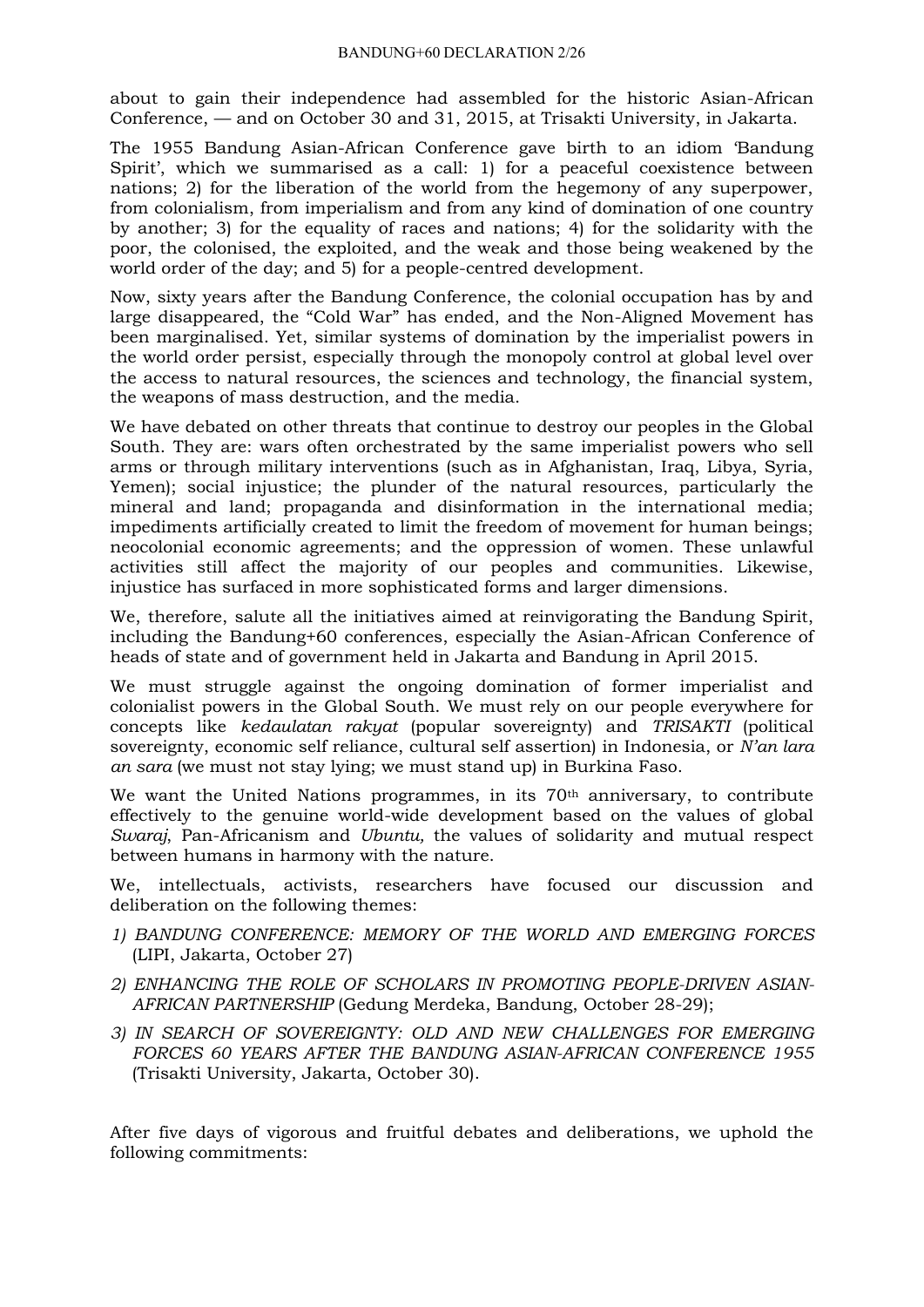- 1. We express our gratitude to the people and Government of Indonesia for their warm hospitality that was helpful to rekindle in our hearts and deeds the immortal spirit of Bandung. We would particularly like to thank the following institutions for their support to our conference: the Advisory Council of the President of the Republic of Indonesia; the Indonesian Ministry of Foreign Affairs; the Governor of Jakarta; the LIPI (Indonesian Institute of Sciences); the ANRI (National Archives of the Republic of Indonesia); Universitas Trisakti Jakarta; the MKAA (Museum Konperensi Asia Afrika) Bandung; the PKAA (the Centre for Asian-African Studies) Universitas Padjadjaran Bandung; and the CODESRIA (Council for the Development of Social Science Research in Africa). We extend our gratitude to the Prime Minister of Nepal for his message of support and to the Embassies of Brazil, China, Ecuador and Palestine for their presence in our conference.
- 2. We proclaim our commitment to convey through our writings and actions the spirit of Bandung, which is the same spirit that lives in the struggles for sovereignty and justice across the Global South as well as in other fora, such as the Tricontinental Conference, the World Social Forum, and conferences such as New Dehli (1947, 1954), Cairo (1957, 1958), Tashkent (1958), Conakry (1960), Belgrade (1961), Moshi (1963), Cairo (1964), Havana (1966), Lusaka (1970), Algiers (1973), Colombo (1976), Havana (1979), Jakarta and Bandung (2005, 2015). We will strive to build on the historic struggles that have been fought, and work more boldly to uphold the aspirations of our people. For this, we must go beyond the nostalgia and engage more deeply and show even greater determination in consolidating the sovereignty of our respective countries and peoples, by working towards the protection of the commons.
- 3. We assert our determination to contribute practically to the revival of the Bandung Spirit through the implementation of the *Declaration on Reinvigorating the New Asian-African Strategic Partnership* adopted by leaders of Asian-African countries in April 2015 for building an alternative intellectual agenda by providing tools for the progressive political initiatives based on the spirit of Bandung. We will strive to work with our brothers and sisters from Latin America whose leaders and peoples have successfully challenged the empire.
- 4. We affirm our willingness to contribute in our respective countries to the creation of a genuine Bandung Academic Agenda, based on the Tricontinental (Asia-Africa-Latin America-ASAFLA) academic cooperation as a means of resistance against the hegemony of superpowers and the violation of the rights of our states and peoples. We need to achieve our intellectual sovereignty, and challenge the dominant paradigms that provide the intellectual foundation for the existing global order. These are the very paradigms the peoples of the world are seeking to transform.
- 5. We condemn the repressive and unjust policies and practices of the Israeli occupation in Palestine. We salute the resistance and steadfastness of the Palestinian people against the Israeli occupation and its impunity, and for achieving their national sovereignty and genuine democracy. We express our solidarity with their struggle for their liberation, right of return, and independence. We urge the academic institutions in Africa, Asia and Latin America to empower the Palestinian academic institutions, to collaborate with progressive Israeli scholars and to boycott the Israeli academic institutions.
- 6. We pay our tribute to the martyrs fallen during the heroic struggle of the people of the Global South for democracy and social justice. In the African Continent, as in Burkina Faso, the African youth must aim at reinvigorating the effective decolonisation and reassertion of sovereignty of the continent and at rekindling the spirit of Pan-Africanism.
- 7. We appeal for the protection of peoples and communities, such as the Rohingyas in Myanmar, who face the risk of genocide.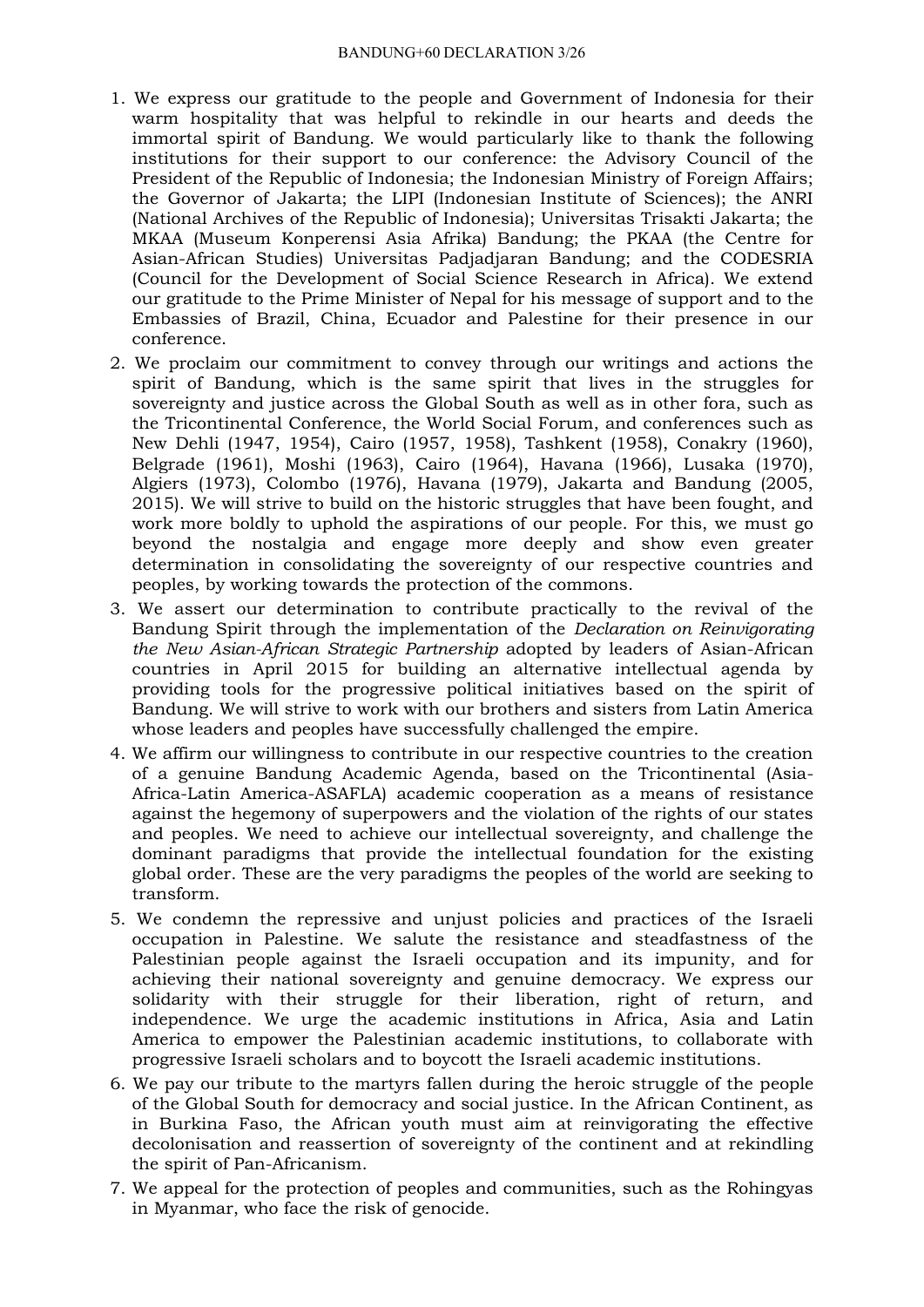## **II. OUTCOME OF THE CONFERENCE**

The following principles and decisions were debated in seven working groups based on academic disciplines: two general thematic groups (HISTORY and GENDER EQUALITY AND WOMEN EMPOWERMENT) and five specialised thematic groups (CULTURE, ECOLOGY, ECONOMY, POLITICS, SPIRITUALITY & RELIGION). In addition, two special sessions were dedicated respectively to the questions of PALESTINE and of ROHINGYA. Other important topics like youth, civil society's role, diaspora will be included in the next meetings.

#### **HISTORY**

- 1. We congratulate the ANRI (National Archives of the Republic of Indonesia) and the LIPI (Indonesian Institute of Sciences) for the adoption of the archives of the 1955 Bandung Asian-African Conference as a part of the UNESCO's Memory of the World. It can be considered as a progress of Africa and Asia in the writing of their own history as well as of world history.
- 2. For long, the history of the world was written within the framework of colonialist interest. Colonialism entailed accumulation of knowledge on all aspects of life of the colonised by the colonisers, and this knowledge has been stocked in the colonialist countries. Africa, Asia, Latin America and the Caribbean should stop this process of dispossession of knowledge and write their own history.

We call for the writing of a BANDUNG HISTORIOGRAPHY starting with the following themes:

*a) The Bandung Conference in Local and National History*

The history of the Bandung Conference has been written in many ways. However, none has yet revealed how the Bandung Conference was perceived by the people (communities, associations, organisations) and the government at local and national levels in the countries of Africa, Asia and Latin America. It is high time now to look at national archives, especially of the countries that participated in the conference, and also at the archives of the national liberation movements, the media and the oral sources, particularly the testimonies of the remaining living witnesses in any country of the Global South. In this context, we support the initiative for a series of conferences on the archives of Pan-African Movements to be organised in Africa and in other countries with the people of African descent.

*b) The Bandung Era as a Historical Period in the World History*

The Bandung Era, between 1955 and 1990, has been a turning point in Global History. It marks the rise of the peoples of the South against the domination of the North. During the Bandung Era, the North was forced to adjust itself to the demands and aspirations of the South. After this era, the North took back its control of the world through the neoliberal globalisation. We need to write in detail what exactly happened in every Asian and African country about the development experiences during the Bandung Era to draw lessons for the future.

*c) The Bandung Constellation: Origin, Development and Impacts*

Like a big bang generating a constellation of stars, planets, comets, meteors, the Bandung Conference generated a Bandung Constellation of conferences, cultural festivals, social and solidarity movements, associations/organisations/institutions, business fora, research institutes,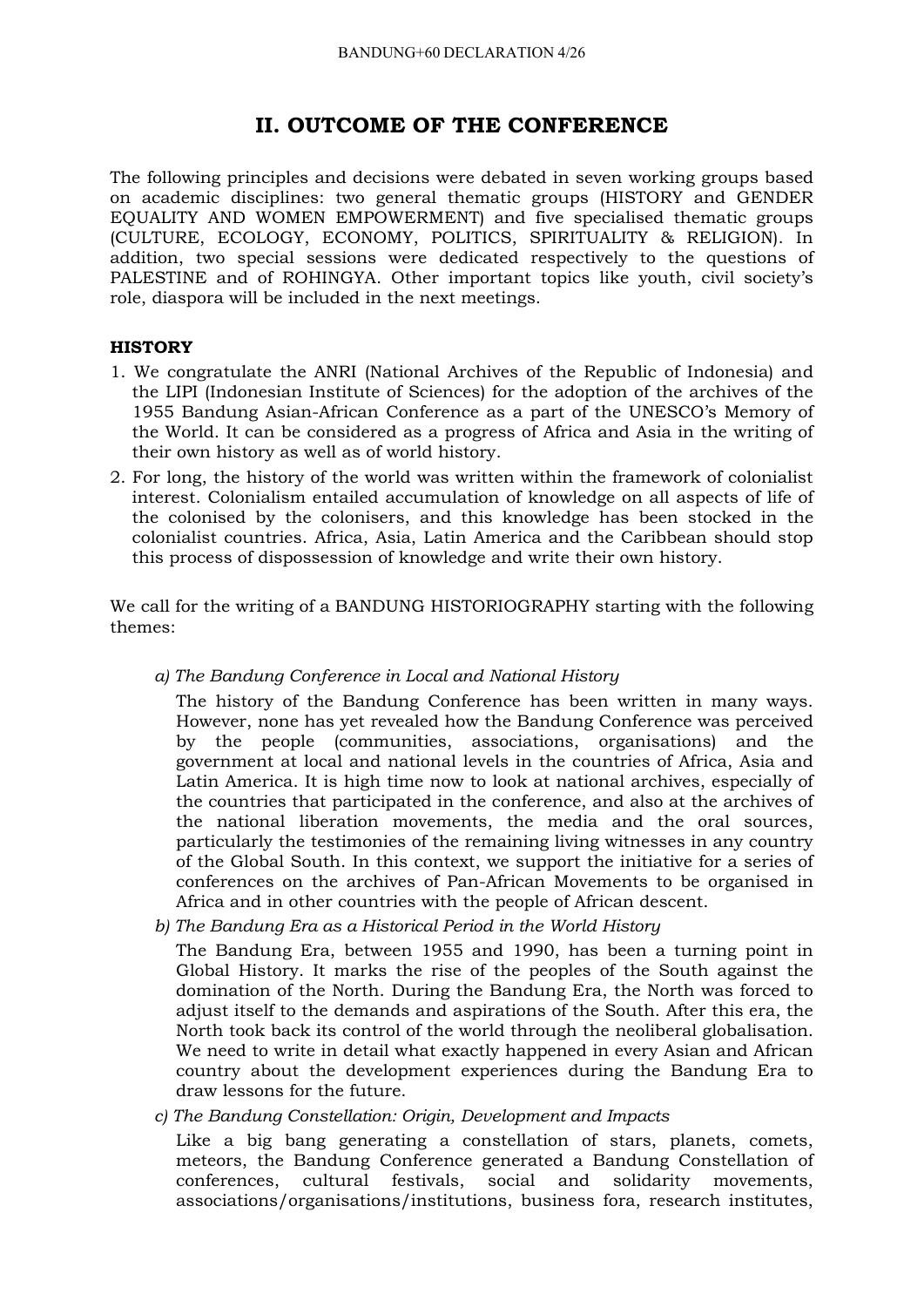study centres, academic periodicals, news magazines and many other efforts. The contours and the content of the Bandung Constellation have not yet been known completely. It is the right time now to define them by tracing back their origin, development and impacts. We should write the history of every event from the perspective of every participating country. Compiled in a document, it will form at the same time a history and a directory of the Bandung Constellation. We, therefore, appeal to Asian, African, and Latin American historians to establish an Association of Asian African and Latin American Historians.

#### **GENDER EQUALITY AND WOMEN EMPOWERMENT**

The constantly reinvigorated women's movement since the last century has been engaged with the liberation of women from centuries of oppression in different places across the regions everywhere in the world. Multiple theoretical and analytical studies have highlighted the newer oppressions of women even while there were expanding demands for gender justice. Women's rights and gender equality have been seriously undermined by the economic, trade and fiscal policies that have increased militarisation, violence, poverty, and inequality, especially under the regime of neoliberalism. It is necessary, therefore, to historicize the women's movement and to explore the complex trends in the relationship between the sexes.

We call for the following actions to be taken:

- a) To support gender equality and women empowerment as an integral pillar of the Bandung Spirit Community.
- b) To advocate for the expansion of the gender spectrum.
- c) To transform the existing patriarchal structure, heteronormative practices, social and cultural norms into a gender sensitive society.
- d) To revise the way women are presented in publicity and in mainstream mass media coverage.
- e) To implement in letter and spirit the elimination of all forms of violence against women in personal, public, and cyber spheres.
- f) To create multiple gender narrative models relevant to the South.
- g) To empower women to combat discriminations, inequality and injustice generated by globalisation.
- h) To work towards gender mainstreaming through universal gender budgeting, gender policies and programme, and gender sensitive monitoring and evaluation as a way to advance gender equality within the Bandung Spirit Community and beyond.
- i) To create inter- and intra-gender networks and gender support spaces, and to exchange knowledge, experiences and ideas about gender issues, about violence and crimes against women, and about the maternal health that cut across differences within the Bandung Spirit Community.
- k) To disseminate knowledge about gender equality, to raise gender awareness through manuals and books, training programmes, seminars and conferences.
- l) To urge governments to agree politically to promote 'Gender Justice' and address essential structural dimensions of gender inequality by taking the following measures: (i) to transform and deepen the normative framework for women's human rights and achieve them through effective implementation of laws and policies along the key dimensions; (ii) to ensure that the resources for and attention to access, affordability and availability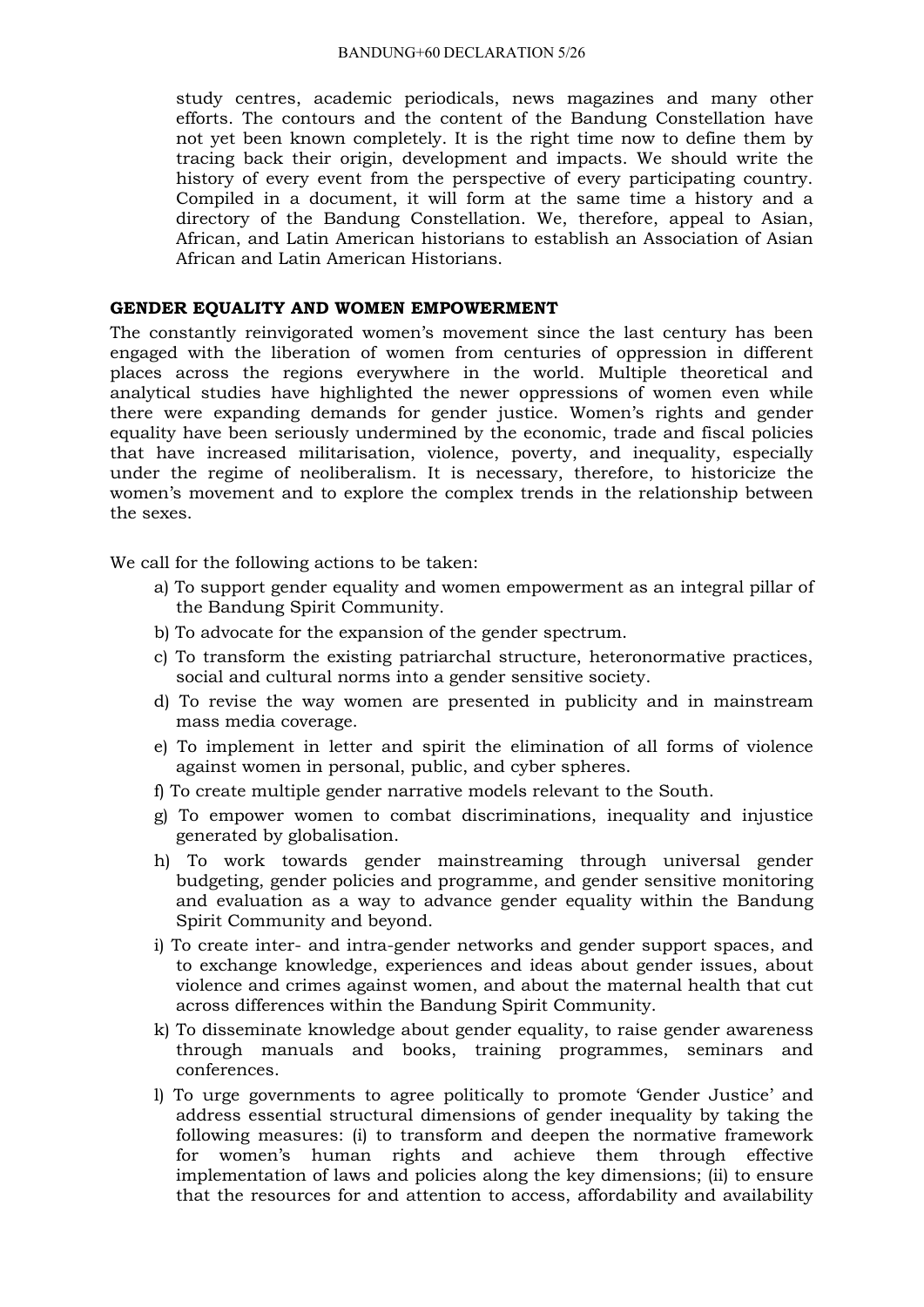of basic services are not curtailed, and that the women's entitlements, rights and health, and gender equality are protected and promoted; (iii) to expand women's capabilities, particularly through education, so that their ability to challenge gender inequality individually and collectively is strengthened; (iv) to increase women's participation in the political and other decision-making processes from the household to national and international levels so as to increase their voice and agency.

#### **CULTURE**

- 1. We interpret culture as a core of knowledge based on the collective experiences of a people over time — including their ideas, belief systems, history, language, music, literature, and customs — in regards to their vision of their socio-political and socio-economic environment and how they behave with respect to it.
- 2. History shows that hegemony is often based not only on coercion but also on domination of hearts and minds through culture. It is, therefore, logical that if any group of people looks forward to "Building Sovereignty, Preventing Hegemony"  $-$  the main theme of our conference  $-$  culture has to be an important tool, a defence mechanism. We underline one of the points of the Final Communiqué of the 1955 Bandung Conference that Asia and Africa have been the cradle of great religions and civilisations, which have enriched other cultures and civilisations while themselves being enriched in the process. Unfortunately, contacts among Asian and African countries were interrupted during the past centuries. The peoples of Asia and Africa are now animated by a keen and sincere desire to renew their old cultural contacts and develop new ones in the context of the modern world.
- 3. We have put emphasis on the theme of "Comparative African and Asian perspectives of culture as a resource for building sovereignty and preventing hegemony". We think we should not only adopt a celebratory approach to culture as a tool at the disposal of African and Asian societies to tackle external hegemony; we also need to take stock of ways in which certain aspects of culture might indeed be inimical to building sovereignty and preventing hegemony.

We call for the following actions to be taken:

- a) Countries of Asia and Africa, which are able to do so, should give more facilities for the admission of students and trainees from sister Asian and African countries to their institutions. These exchanges are a way to deepen intercultural dialogue between students, researchers, and communities.
- b) Countries of Africa and Asia should also encourage the organisation of periodical Bandung Spirit intercontinental cultural events involving local communities as main actors.

#### **ECOLOGY**

- 1. Humanity has prospered for millennia under the favourable conditions of the Earth System  $-$  a planetary entity encompassing Air (atmosphere), Water (hydrosphere), Land (geosphere), and Life (biosphere). However, this habitable environment has been destroyed over the years by the productivism that commodifies natural resources. This drive reflects the Western anthropocentric visions (subsequently reproduced everywhere), that seek human hegemony over the nature. It conceptualises Earth as 'resources' to be exploited for profits, causing an adverse change in the interactive patterns of the various spheres on and above the Earth.
- 2. Global Warming and associated Climate Change, resulting from the intensification of carbon dioxide and other greenhouse gases in the atmosphere,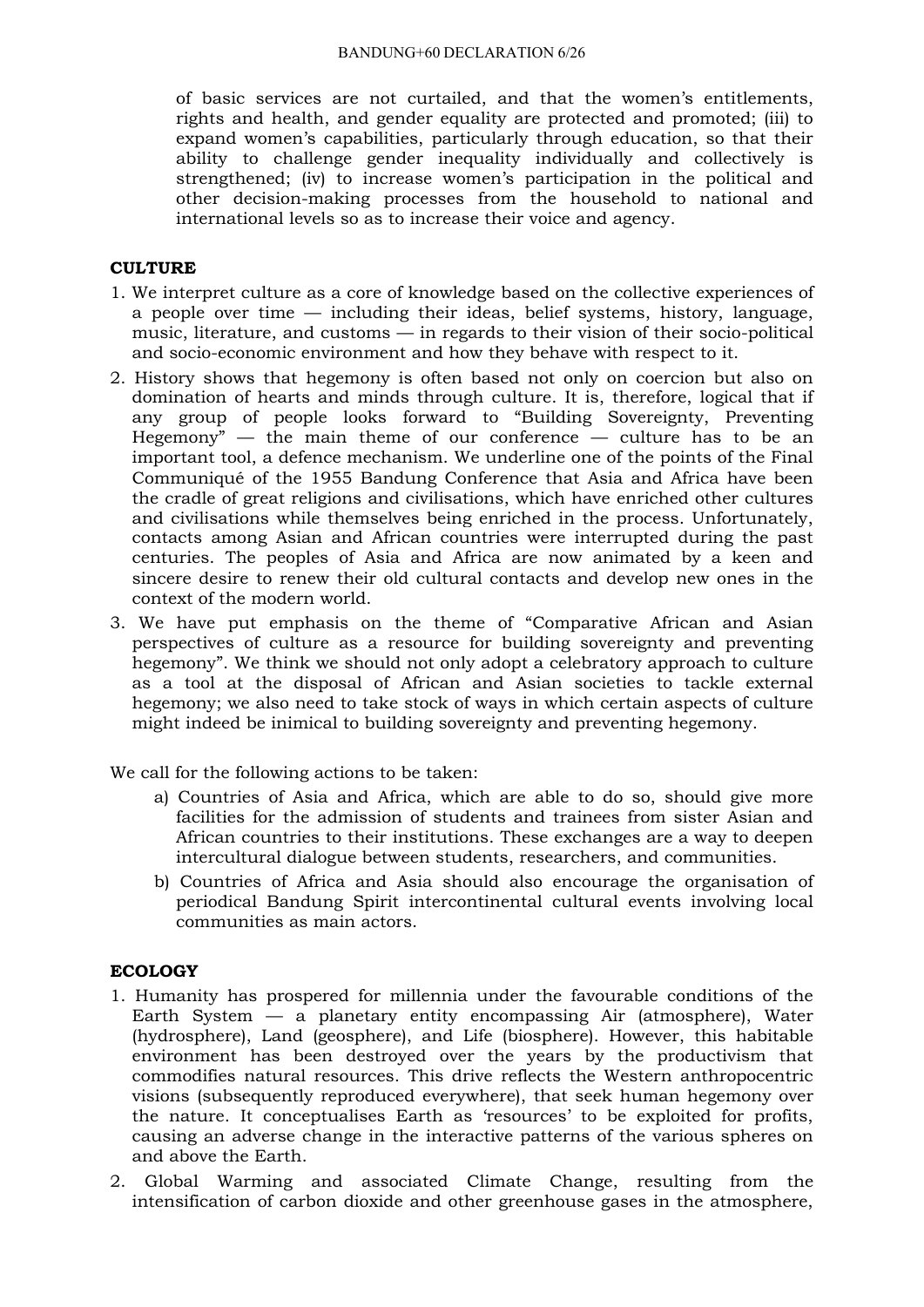are the most visible and threatening aspect of change today. The massive burning of the fossil fuels, deforestation, and other human activities are causing the harmful impacts in the form of unprecedented heat-waves, droughts, storms, floods, and the rise of the sea levels.

We call for the following actions to be taken:

- a) Politically, governments must urgently agree on moral-legal questions of 'Inter-National/Human Justice' like who is responsible for the transformation of Earth, and on what grounds. Earth System transformation is also an issue of 'Inter-Generational Justice', requiring urgent deliberations and action because each succeeding generation faces more adverse environment than the previous ones.
- b) Economically, we must transcend the capitalist regime as it commodifies and mutilates the Earth System. The neoliberal mode of production cannot confront the metabolic system of Nature, evidently exemplified by the capitalism's failure. Regarding the degradation of tropical forests, the Global South should establish a specific mechanism to secure them. Moreover, as mine exploitation also destroys ecosystems, we must minimise such practice to sustain ecosystem for the coming generations.
- c) Studies have convincingly shown that today's eco-catastrophes are principally traceable to the paradigms embraced by the modern West. We must, therefore, transcend: 1) the image of human domination over nature; and 2) the segmentation of the "Search for Truth" and thereby a dangerous division of knowledge into the physical, chemical, and biological sciences on the one hand, and the social sciences and humanities on the other. To secure human well-being, social scientists can no longer exclude climate and other Earth System transformations from their paradigms, just as biogeo-chemical-physical scientists on the Earth can no longer exclude humanity from their subjects.
- d) We observe how the "haves" have promoted today's eco-catastrophe from which the "have-nots" are suffering disproportionally. Thus, scholars are urged to engage the communities affected by the ecological crises as agents for human progress and survival. Ecological justice cannot be dissociated from economic and social justice. A universal declaration of the Ecological Commons should, therefore, be advocated.
- e) We realise that Food Security requires healthy ecosystems. Since food insecurity occurs with ecological (as well as social) degradation, the world can be fed only by upholding the ecological principles. We observe that food insecurity emerges not so much from the tension between population growth and food production, but from the tension between the latter and its commercialisation along with ecological destruction that has accompanied it.
- f) Governments should promote Food Sovereignty because it secures local control and ecological sustainability. To maintain the essential ecosystem services, governments should conceptualise agriculture as part of the ecosystem, and empower small farmers, agricultural workers and the landless.
- g) Research should explore strategies to attain food systems that are ecologically sustainable and socially equitable. Academia should support the development of knowledge of policymakers and societies related to the complex interconnections between the diverse elements of the food system.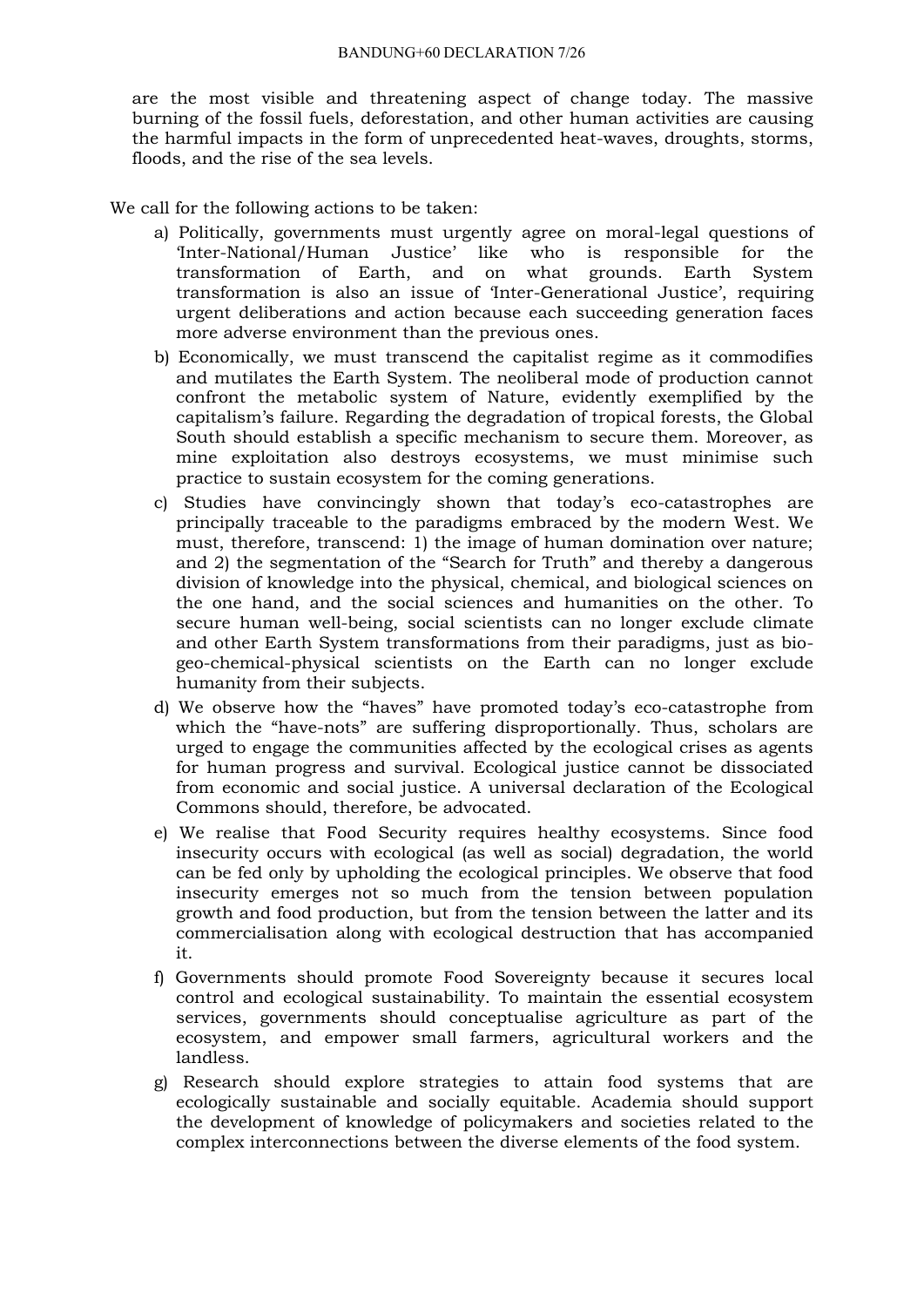#### **ECONOMY**

- 1. We have noted that since centuries many Asian countries had significant trade links with some parts of the African continent, especially East Africa. However, in the recent decades, trade between the majority of Asian developing economies and African countries have not been so significant compared to their trade with other regions.
- 2. We recognise that governments in Africa and Asia have been giving their efforts to reinvigorate the Bandung Spirit and enhance cooperation between African and Asian nations. This was started with the first Asian-African Sub-Regional Organisations Conference (AASROC) in 2003 in Bandung (Indonesia) and followed by the second conference hosted by Durban, South Africa in 2004. These conferences were important as they outlined the concept of New Asian-African Strategic Partnership (NAASP). In 2005, Jakarta and Bandung co-hosted the commemorative golden jubilee Africa-Asia summit, resulting in the adoption of NAASP. It marked the beginning of new cooperative agreements focused on attaining mutual prosperity and development by countering the threats of globalisation. And, most recently, in 2015 Indonesia again hosted the 60<sup>th</sup> Anniversary of the Asia-Africa Conference, and they again discussed strategies to strengthen cooperation between them. However, the majority of private economic players in many countries in both Asia and Africa never took note of all these agreements or efforts.
- 3. In our view, there is too much focus on the neoliberal framework in the economic fora and other gatherings in Asia, Africa and Latin America. There is a conspicuous lack of contribution of scholars and intellectuals to include issues related to the grassroots communities in the policy deliberations in the regional meetings in the South.
- 4. We notice that the North-South free trade agreements are detrimental to the South due to the asymmetric economic powers between the two sides. There is a need to strengthen South-South cooperation for the benefit of our peoples. We note the recent establishment of the TPP (Trans-Pacific Cooperation) and hope that it will not be used to further accentuate North-South disparity in world trade. We also hope that the trade and investment policies of India and China and their financial assistance to other Asian and African countries in support of their economic development will not undermine the sovereignty of these countries. In this context, we denounce the lack of will of certain African governments to implement the sovereign currency policies vis-à-vis the North.
- 5. We have found considerable evidence to suggest that SME (Small and Medium Enterprises) are vital to increase the people's prosperity in Africa and Asia. Good examples for this are numerous as are noticed in the work of the ATC (Asia-Africa Trade Center) in Jakarta, — which is the initiative of Asian and African SME in trade between the two continents, — the annual Trade Expo Indonesia and the biennale *Salon International de l'Artisanat de Ouagadougou* (International Arts and Handicrafts Trade Show of Ouagadougou) in Burkina Faso, both of which provide opportunity to SME of the respective countries to expose their products.

We call for the following actions to be taken:

a) To recommend Asian and African governments to encourage trade and investment links among domestic private sectors in the two continents. Either the governments in the two continents can initiate such links with state-own companies as the leading players, or facilitate trade and investment links by private sector with measures such as tax incentives, export financing and subsidised credit schemes. Asian embassies in Africa and vice versa should be the front runners in this effort by providing up-to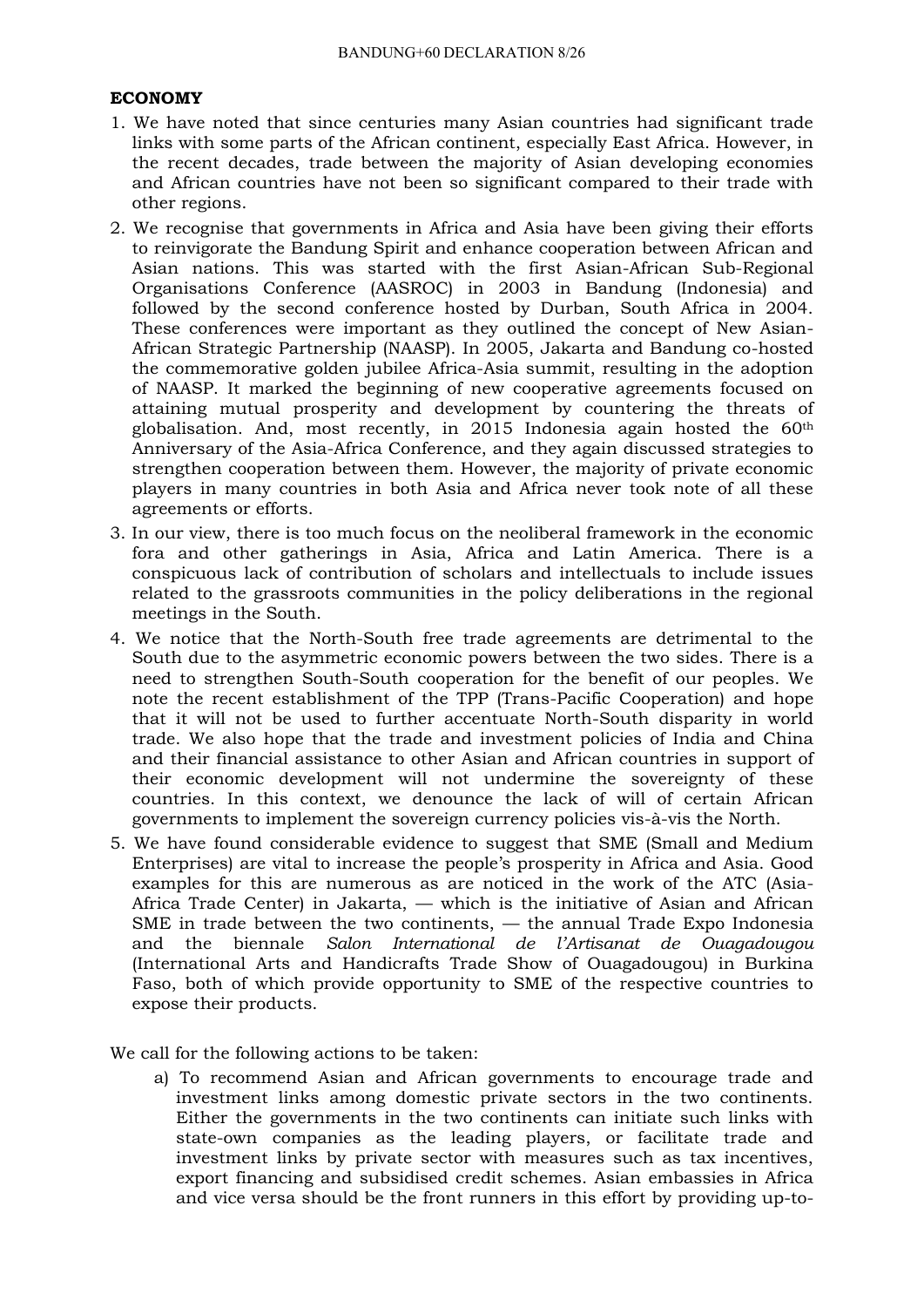date information on trade and investment potentials/opportunities and macroeconomic as well as social and political conditions in the host countries.

- b) To call governments of Asian and African countries for an active information campaign and publicisation about all the agreements they have adopted to promote trade and investment links between the two continents. In establishing regional economic blocks or in creating free trade areas, African and Asian countries should harmonise, standardise and simplify trade procedures, customs, official documentation, health and safety procedures, regulatory bodies, trade financing schemes, and other measures required to do international trade.
- c) To urge the governments of the Global South not to conclude the Doha Development Round without a meaningful development package and no other round should be launched without addressing the core development issues that the Doha Development round was mandated to address at the 10th WTO Ministerial Conference held in Nairobi in December 2015, or at other relevant fora.
- d) To support the project introduced by Ecuador at the UN Council of Human Rights for a legally binding international instrument regarding Transnational Corporations (TNCs) and other business corporations.
- e) To encourage the initiatives of African and Asian SME in their exchanges between the two continents and to appeal to African and Asian scholars to contribute to their development through their research and publications in diverse scientific disciplines such as economics, management, history, anthropology, linguistics, political science and sociology.
- f) To suggest to the governments of African and Asian countries to organise periodic exhibitions of African-Asian Arts and Handicrafts involving African and Asian SME.

#### **POLITICS**

- 1. As formulated in our own languages and visions, *kedaulatan rakyat* (popular sovereignty), *permusyawaratan* (collective deliberation), *N'an lara an sara* (we must not stay lying; we must stand up) must be the principles and values as the corner-stones of true democracy in our countries.
- 2. Bearing this in mind, the conference considers that the conflicts in Syria, Libya, Iraq and Afghanistan, and the destabilisation of Nigeria, Mali, Niger, Cameroon and other countries in the Global South by armed groups, and the so called crisis added by the migrants are mainly the consequences of the deeds of the imperialist forces. Only through state and popular sovereign agency can the root causes of these wars and destruction be eradicated.
- 3. We express our total solidarity with the legitimate struggle of the people of Palestine and will stand together with the Palestinian scholars and activists for this cause.
- 4. We advocate for peace and peaceful coexistence. Countries should settle disputes based on the 'Bandung Spirit' and avoid the direct or indirect interference in sovereignty space.
- 5. We salute the affirmation of popular and national sovereignty and integration processes in Central and South America, and express our solidarity with their popular democratic resistance.
- 6. We believe that foreign military bases in the Global South must be dismantled in order to create conditions for the exercise of popular sovereignty.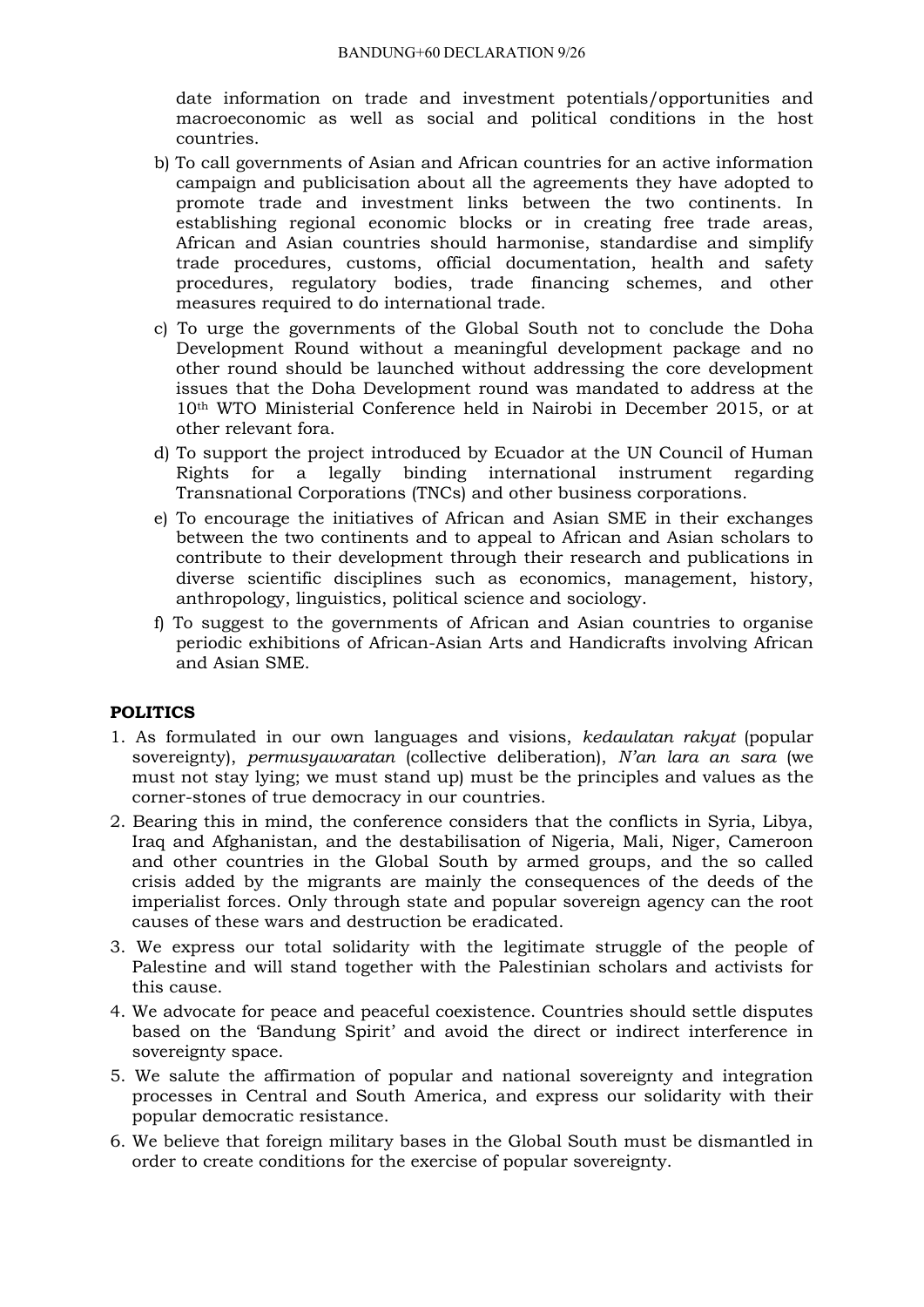We call for the following actions to be taken:

- a) To increase the public funding for research in humanities, sciences and technology and to encourage more South-South cooperation.
- b) To promote an alternative framework in place of the current regime of intellectual property rights for the sake of common good and build an open source in the sphere of information and communication technology.
- c) To support and strengthen the tricontinental front of the Global South, through organisations such as the G-77, as well as networks of civil societies and social movements of the Global South with special attention to enhancing academic cooperation.

#### **SPIRITUALITY & RELIGION**

- 1. We found that human rights, religious diversity and peaceful co-existence among religions are threatened by four historical and systemic types of religious domination: (i) Abrahamic monotheism over other belief systems; (ii) Majority over Minority and in many cases Minority over Majority; (iii) Communitarism over individuality; and (iv) Men over Women.
- 2. We have learnt from the iconic leaders of the Bandung Era, which included Mao Zedong, the Atheist and Soekarno, the Muslim that the concepts of good and evil, morality and integrity are primarily intimate and personal undertakings of every citizen. From that standpoint they are constructively reflected in the civic codes of a community or social policies. This legacy of the Bandung Era should be reiterated today.
- 3. We recall that the rise of the Liberation Theology in Latin America during the Bandung Era duly challenged the governments to acknowledge the intangible ideals of the poor endangered by unrestrained market-driven policies.
- 4. We observed the trend of escalation of violence at global level, including wars, terrorism in the name of religion and counter-terrorism. We noted that international terrorism is a complex reality, concerning not only religious issues but also a challenge to the present international order. We realised that mass unemployment among the youth and brutal political repression increase the risk of religious fanaticism and the use of terrorism for political aims.
- 5. We decry the persistent loss of lives, in some cases the number being tens of thousands, motivated by ethno-religious rivalry and/repression in Africa and Asia (e.g. Central African Republic, China, India, Indonesia, Iraq, Mali, Burkina Faso, Myanmar, Nigeria, Palestine, the Philippines, Thailand, just to quote a few glaring examples).
- 6. We underline that not all political and social movements based on religion are "communitarian" in the sense of acting for the interest of their own community. Some of them are "pluralist" (acting for the interest of religious diversity and of common well-beings). We witnessed the rise of inter-faith and inter-religious movements for the common concerns: peace, human-rights, democracy, ecology and social justice.

We call for the following actions to be taken:

- a) We call for a conscientisation among our communities about the danger of the aforementioned four historical and systemic types of religious domination, and for the empowerment of the dominated religious communities, as a means to preserve religious diversity and peaceful coexistence among religions.
- b) We condemn all forms of terrorism, including state terrorism, mourn the dead and sympathise with those in pain. While being in solidarity with the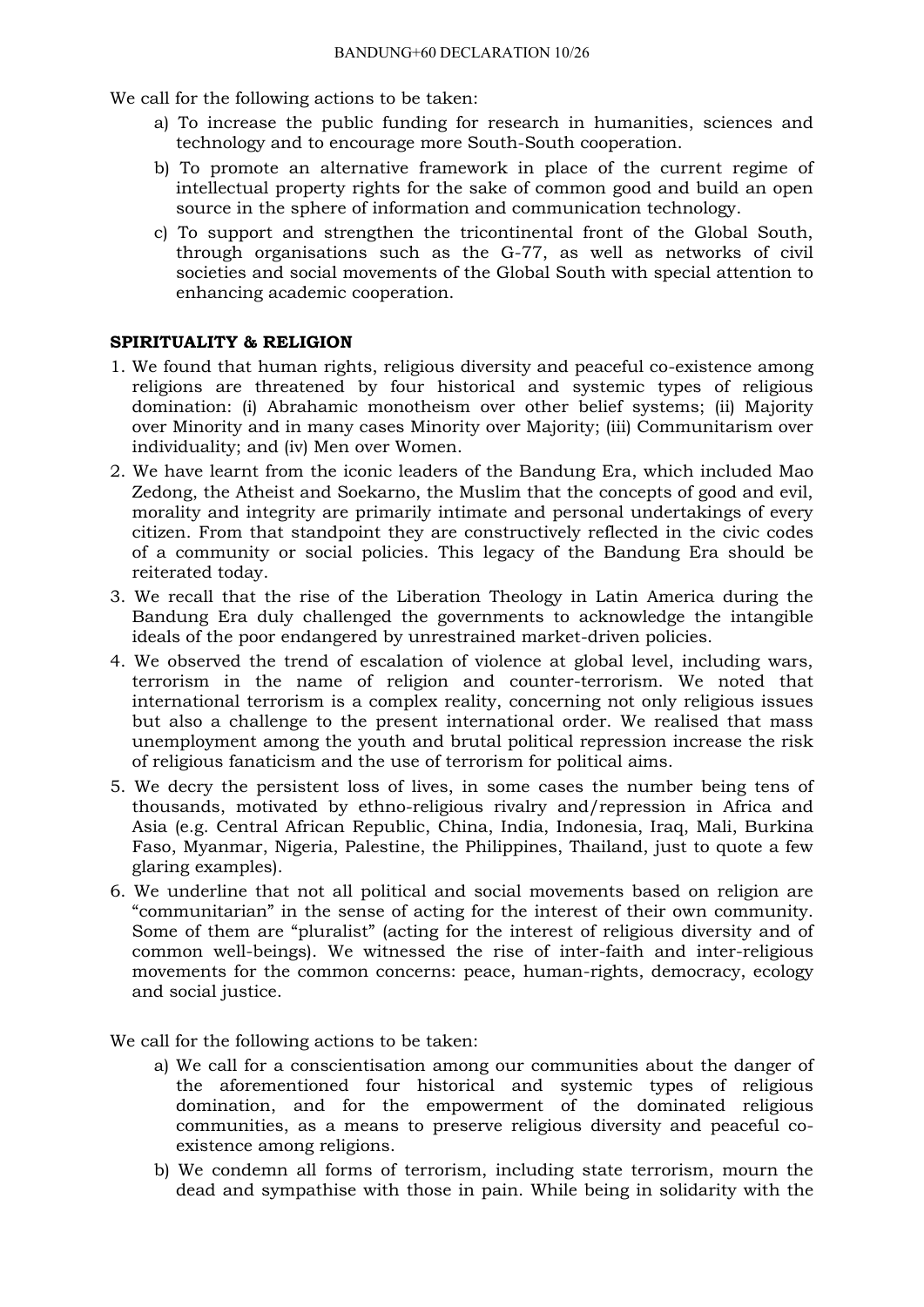victims of terrorism, we call for the eradication of its causes at local, national as well as global level.

- c) We encourage actions that promote "pluralist" social policies in spiritual and religious domain and prevent the development of "exclusivist" religious movements.
- d) We call for an inter- and intra-religious dialogue in our countries, schools, community organisations, national and international organisations.
- e) We support the civil authorities in creating an appropriate public sphere for all citizens to practice freely the spiritual or religious traditions of their choice. We warn that proselytism by any religious group may generate conflict.
- f) We appreciate actions such as *"The African Initiative on Education for Peace and Development through Inter-religious and Inter-cultural Dialogue"* held in Benin (West Africa) in May 2015, as it offers pertinent ideas to advance responsible citizenship, and we call for the emulation of such initiatives in other parts of the world.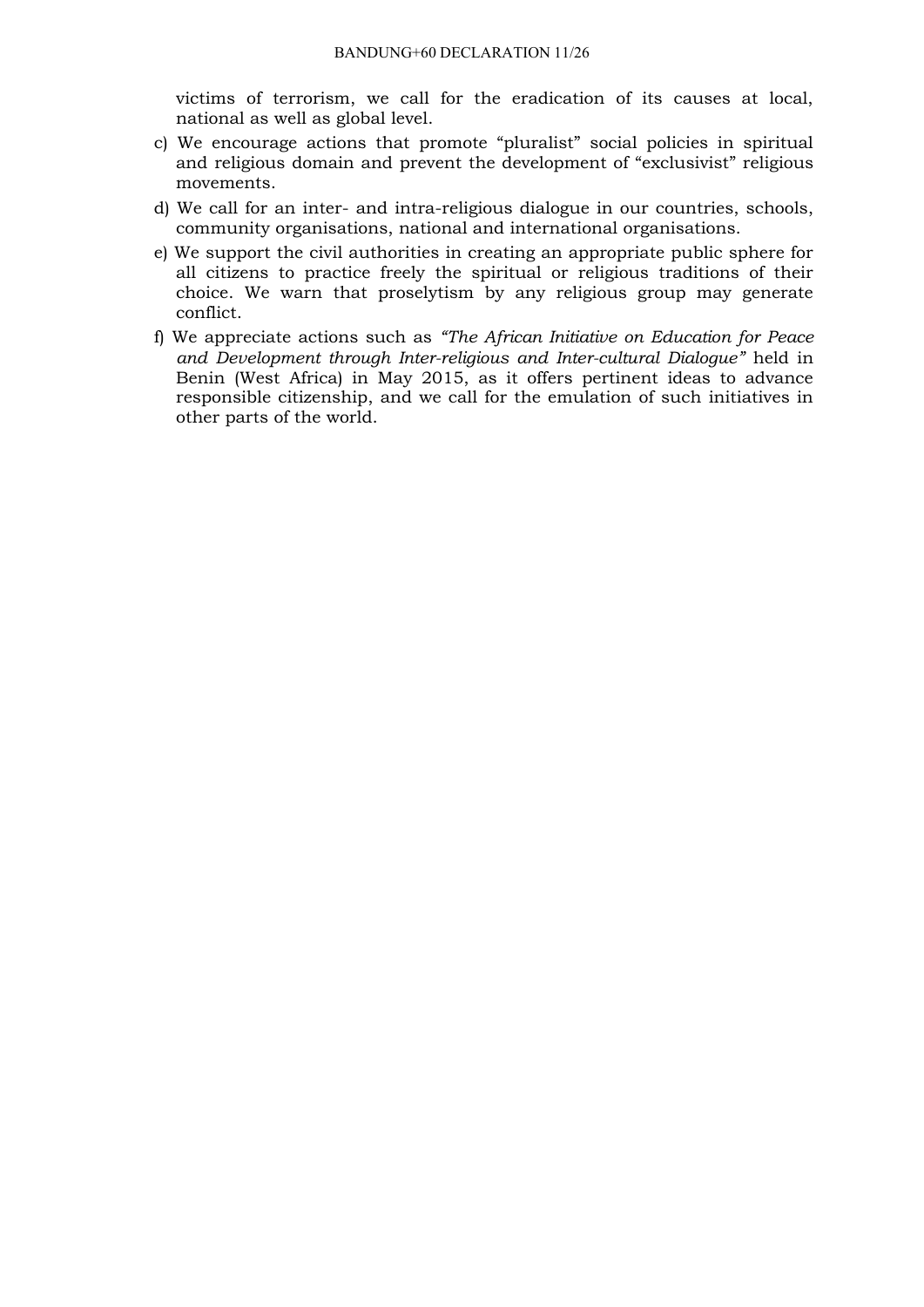# **III. ROADMAP**

We need to take the following measures:

#### 1. INSTITUTIONAL STRENGTHENING

- a) Formalisation of the BANDUNG SPIRIT NETWORK as a legal-formal organisation registered in one or more countries. The international coordinator and the eight working groups coordinators (History, Gender, Culture, Ecology, Economy, Politics, Spirituality & Religion, Final Declaration) are in charge of the implementation of this plan in consultation with the Bandung+60 conference participants and working group members.
- b) Setting-up of an ASAFLA (Asia-Africa-Latin America) Secretariat.
- c) Collaboration of the BANDUNG SPIRIT NETWORK with the PKAA (Pusat Studi Asia-Afrika / Centre for Asian-African Studies) at the Padjadjaran University, Bandung.

#### 2. ACADEMIC COOPERATION

As a step towards implementation of the Declaration, a draft proposal for academic cooperation is presented as an appendix of this document.

In addition, a special programme will be dedicated to building up academic cooperation with Palestinian scientific institutions and Israeli scholars who oppose Israeli violation of human rights and international law.

#### 3. OPPORTUNITIES

2016 will be the year of the 55th anniversary of the Belgrade Conference of Non-Alignment, the 50th anniversary of the Havana Conference of Tricontinental Movement, and the 20<sup>th</sup> anniversary of the UN Declaration on the Right to Development.

It will be an opportunity to organise a series of Bandung Spirit-based events in African, Asian and Latin American countries. They may be organised in conjunction with the International Decade of People of African Descent (2015-2024). It is the right time for the Bandung Spirit Network to join hands with the Asian, African and Latin American Diaspora networks to move towards the concretisation of the Bandung Spirit message.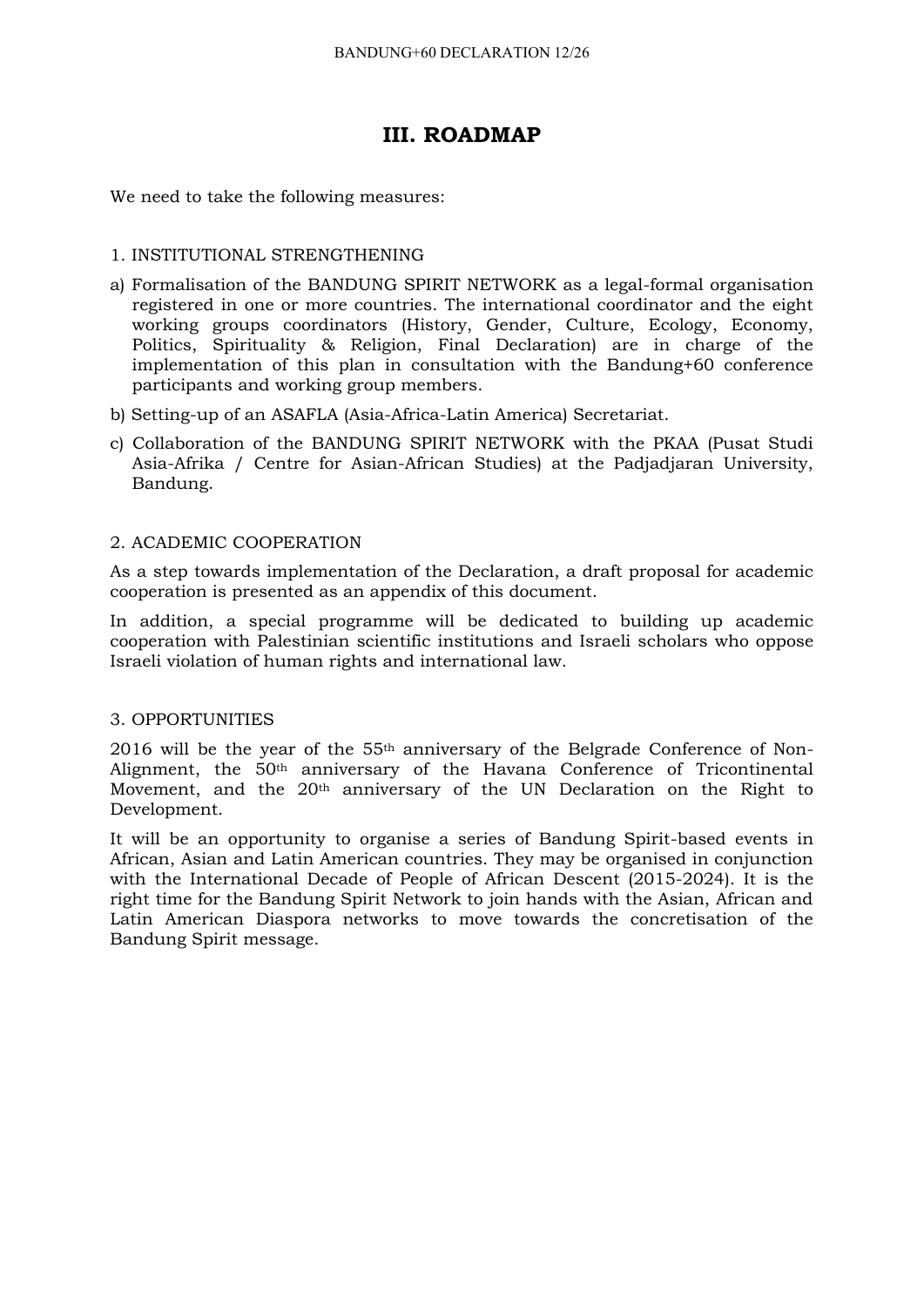**APPENDIX 1:**

# **DRAFT PROPOSAL FOR A PROGRAMME OF ASIAN-AFRICAN ACADEMIC COOPERATION**

**As the first phase (2015-2020) of a long term project, including Latin America**

CONTENTS:

I. REFERENCES – pp. 13-15 II. FIELDS OF COOPERATION – pp. 15-17 III. INSTITUTIONAL SUPPORT – p. 17

### **I. REFERENCES**

*1. FINAL COMMUNIQUÉ OF THE ASIAN-AFRICAN CONFERENCE (Bandung April 24, 1955)*

- B. CULTURAL COOPERATION
- 4. Many countries in Asia and Africa have not yet been able to develop their **educational, scientific and technical institutions**. The Conference recommended that more fortunately placed countries in Asia and Africa in this respect should give facilities for **the admission of students and trainees from those countries to their institutions**. Such facilities should also be made available to the Asian and African people in Africa to whom opportunities for **acquiring higher education** are at present denied.
- 5. The Asian-African Conference felt that the promotion of cultural cooperation among the countries of Asia and Africa should be directed towards: **a. The acquisition of knowledge of each other's country; b. Mutual cultural exchange, and c. Exchange of information.**

*2. DECLARATION ON REINVIGORATING THE NEW ASIAN-AFRICAN STRATEGIC PARTNERSHIP (Jakarta and Bandung 22-24 April 2015)*

- 6. We continue to encourage a closer people-to-people connectivity by strengthening contacts and networks among businesses, **academics,** and particularly women and youth, so as to bring about equitable prosperity, harmony, and lasting peace among the Asian-African countries.
- 11. We are committed to carrying forward the NAASP by implementing the ambitious goals and practical initiatives for enabling Asia and Africa to play a more active, coordinated and leading role on various issues of common concern. We, therefore, call on our ministers and officials to galvanize necessary actions to arrive at a successful conclusion on the eight Focus Areas of Cooperation as recommended by the NAASP Senior Official Meeting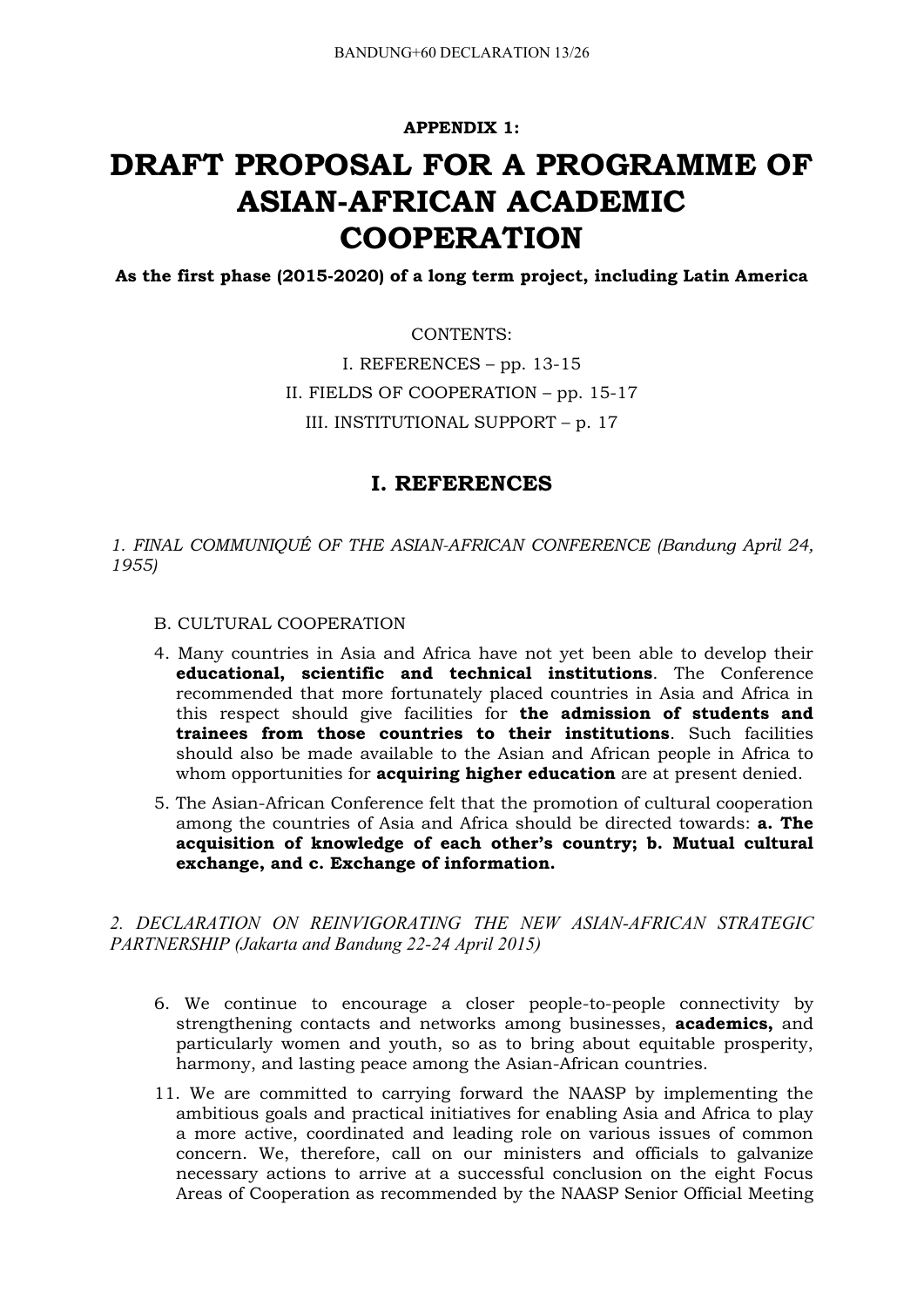in Jakarta, October, 2009. They include: Counter Terrorism, Combating Transnational Organised Crimes, Food Security, Energy Security, Small and Medium Enterprises, Tourism, **Asian-African Development University Network,** Gender Equality, and Women Empowerment. We urge our officials to conduct a future review and evaluation of the NAASP's activities periodically.

- 24. We welcome China's initiatives to provide 100,000 training quotas to the Asian-African developing countries for five years, to hold get-together events in China annually for the youth from Asia and Africa, to establish an Asian-African cooperation center in China; to launch a programme in exchange and study of international law between Asian-African legal consultative organization and China, and to hold an international symposium on the theme of carrying forward the spirit of Bandung this year. We welcome also the announcement of Japan on human resource development in Asia and Africa, totalling 350,000 persons over the next five years. We further welcome India's continued engagement with Africa and Asia towards their economic development, infrastructure up-gradation, capacity building and maritime security. Every year around 15,000 training programmes for Africa and Asia, annual grant in aid-funded projects for the Pacific Islands states, and cooperative projects for ASEAN countries are implemented. The Pan-Africa e-network is providing tele-education and tele-medicine services to 48 African countries, and it will expand to include the Pacific Islands states.
- 29. We will revitalize the NAASP with an improvement in its operational framework by:

- Organizing a Commemorative Asian-African Summit every ten years;

- Consolidating the institutionalised process of the NAASP by rotating the chairmanship of NAASP every four years as stipulated in the NAASP Declaration 2005;

- Organizing biennial ministerial consultations at the sidelines of the UN General Assembly in New York to provide strategic direction for the Asian-African partnership;

- Organizing annual meetings between Co-chairs;

- Strengthening people-to-people interactions, particularly in business, **academia**, media, youth and sports as well as civil society. In this regard, we encourage **interregional University to University (U to U) cooperation**, including **the establishment of an Asian-African Academic Forum** to strengthen a **closer collaboration among higher education institutions and academicians** in the two regions. We see also the benefits of **establishing a network of Asian-African think-tanks to enhance research and assist policy development.**

#### *3. BANDUNG MESSAGE 2015: STRENGTHENING SOUTH-SOUTH COOPERATION TO PROMOTE WORLD PEACE AND PROSPERITY (Jakarta and Bandung, 22-24 April 2015)*

7. We reaffirm the importance of **South-South Cooperation** as a manifestation of the solidarity among the Asian and African countries and a complement, rather than a substitute, to the North-South cooperation. We further recognize that strengthening the South-South Cooperation is mutually beneficial for both the regions, and it will serve their strategic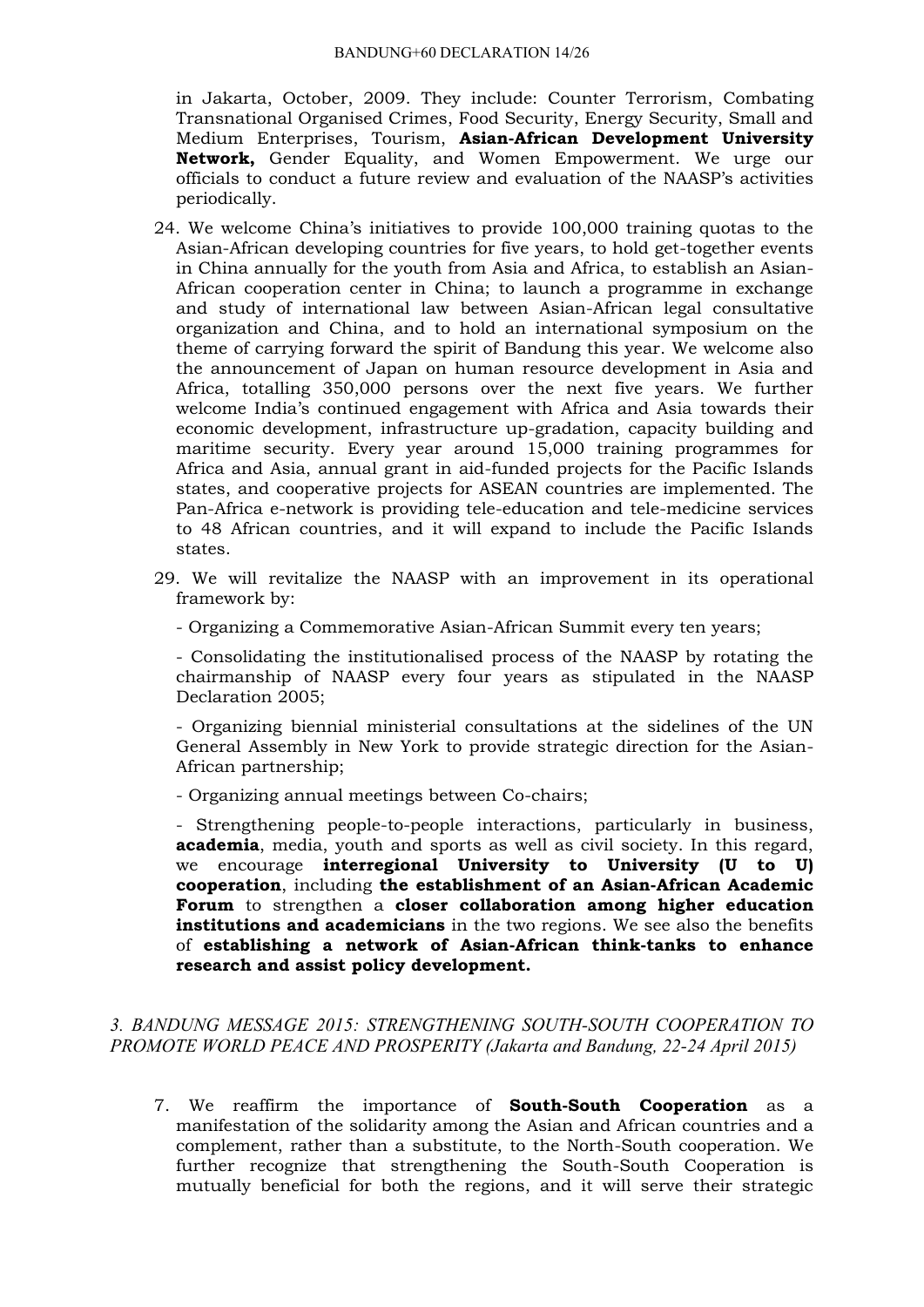interests and reflect a new type of international relations featuring a winwin cooperation.

- 35. We stress the importance of strengthening the people to people contacts by facilitating and encouraging interaction and exchange among the youth, women, business, **intellectuals, scholars, experts,** athletes, artists, and the media of the two regions.
- 39. We welcome the decision made by the Government of the Republic of Indonesia to establish an **Asian-African Center in Indonesia** that serves as an institutional support base of the NAASP. Participation of other Asian and African countries is encouraged in this regard.

# **II. FIELDS OF COOPERATION**

#### 1. EDUCATION

Establishment of African Studies in Asia and Asian Studies in Africa.

#### 2. RESEARCH

Establishment of African Research Centres in Asia and Asian Research Centres in Africa.

#### 3. CONFERENCE

Organisation of regular academic conferences on Africa-Asia. Development of BSCS (Bandung Spirit Conference Series) that has been already established.

- Big Conference every five years
- Small Conferences every year

#### 4. PUBLICATION

Publication of books on Africa-Asia. Development of BSBS (Bandung Spirit Book Series) that has been already established. The publication is to be carried out in cooperative way.

Bandung Spirit Book Series are produced in a co-publication system organised by an institution willing to be the publisher and several institutions willing to join in the initiative as co-publishers. The publisher is in charge of production of the book, including its financing, design and printing. The co-publishers participate in the financing of the production by buying in advance at least 100 copies of the book based on the production cost. In return, the logo of the publisher and co-publishers will be printed on the book cover and every co-publisher will receive the copies they order. Afterward, the publisher and co-publishers are free to distribute the books in their possession and to fix the selling price according to their own context for their own sale.

The co-publication system is chosen for the following reasons: 1) To reinforce publication as a tool of a collective movement; 2) To share the cost of production; 3) To create a mutual symbiosis between institutions involved in the co-publication; 4) To make the book price affordable to readers in the developing world; 5) To ensure the distribution of the books; 6) To be self-reliant.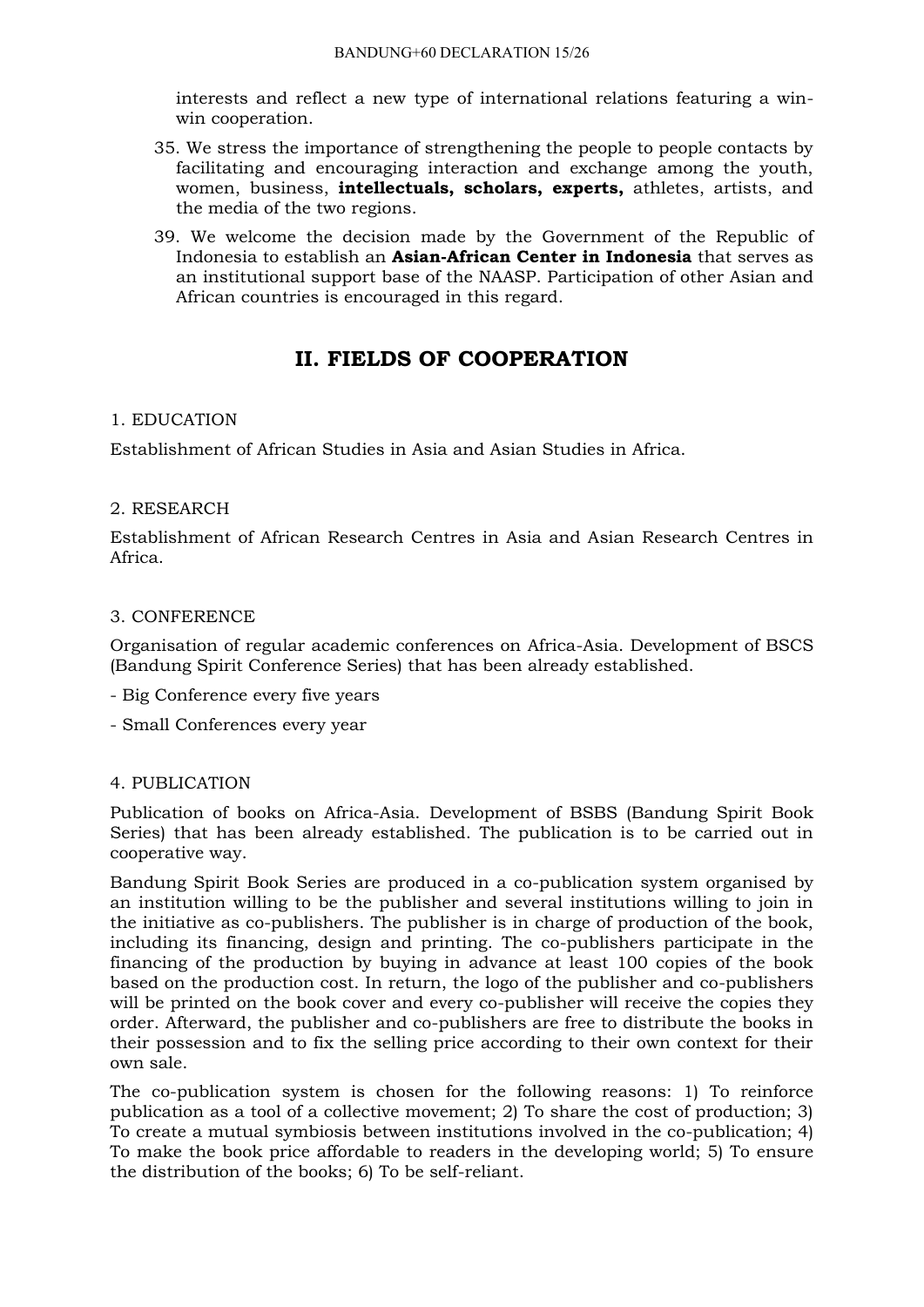This system is expected also to participate in cutting the chain of domination by the powerful in the field of sciences and technology.

#### 5. PILOT PROJECT

Before cooperation projects are to be implemented in a large scale, it is necessary to verify the feasibility of the projects in small scale in the form of pilot projects that include activities of education, research, conference and publication.

The following project may be developed as a pilot project.

#### *Title:*

#### MASTER'S DEGREE IN AFRICAN-ASIAN EXCHANGES

#### *Objective:*

To prepare African and Asian professionals specialised in the exchanges between the two continents.

#### *Philosophy:*

- 1. Whatever the ideology, trade between countries is unavoidable;
- 2. Trade does not deal only with profit making but also with human dignity and environment;
- 3. Trade involves Technical Know-how, Ethical Principles and Cultural Promotion;
- 4. "Win-win" principle: Trade has to be beneficial for both sides of the business parties.

#### *Challenges:*

- 1. The increasing trade between Africa and Asia;
- 2. The "invasion" of Asia to Africa that raises the risk of a new form of domination.

#### *Scientific Disciplines Involved:*

- 1. Languages, humanities and social sciences;
- 2. Economics and management;
- 3. Law;
- 4. Technology of information and communication.

#### *Programme:*

There will be two years of study, namely, Master 1 and Master 2, which correspond to the fourth and the fifth year of university study. Every level consists of two parts: theoretical and practical. The theoretical part takes place in a university in a form of classical courses during six months, consisting of technical and cultural studies. The practical part takes place in Asia (for African students) and in Africa (for Asian students) in the form of internship in a company during three to six months.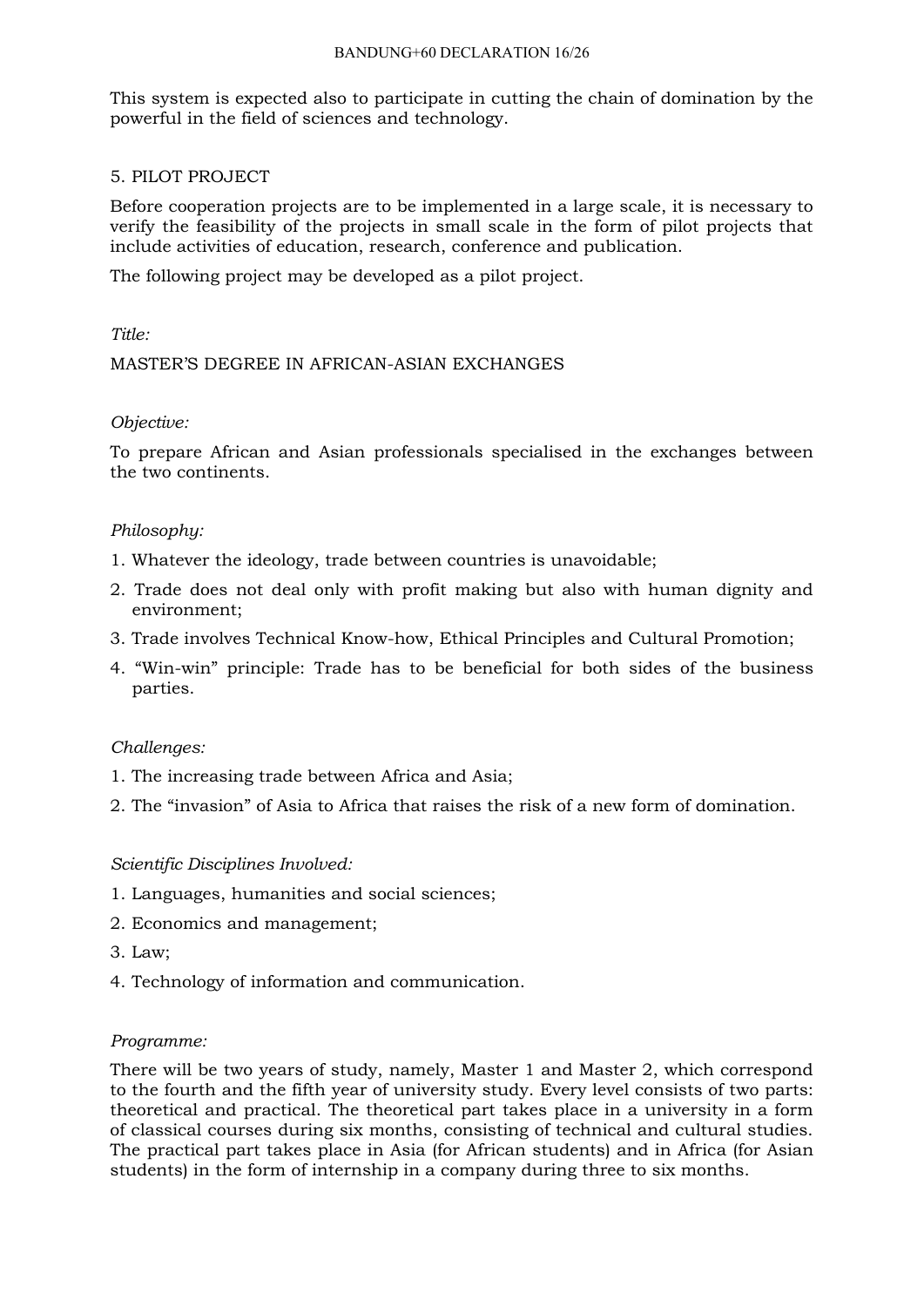#### *Scholar Exchanges:*

The study programme may involve scholar exchanges. The African scholars are required to give lectures in Asian universities and vice versa. At the same time, they may conduct a field research in the hosting country.

#### *Implementation:*

To concretise the pilot project, two universities situated respectively in Africa and in Asia are needed. The Asian students are to be trained in Asia before going to Africa for internship and vice versa.

#### *Seminars:*

A seminar of evaluation and recommendation will be required after two years following the implementation of the pilot project.

#### *Publication:*

The seminar proceedings as well as the reflections of experiences of the students and lecturers participating in the pilot project may deserve a publication.

#### *Stake-holders:*

Government, Private Sectors and Civil Society (Academic World and NGOs).

# **III. INSTITUTIONAL SUPPORT**

#### 1. CONSORTIUM

The cooperation projects may be conducted by a consortium of African and Asian universities. The pilot project may be implemented by a consortium of at least two universities situated respectively in Africa and Asia.

#### 2. FINANCING

It is in the interest of the State and the Private Sectors to support the pilot project.

On one hand, it is the duty of the state to educate its people and to prepare its young generation to take up the challenges of globalisation.

On the other hand, the Private Sectors need competent professionals for developing their companies.

#### 3. SECRETARIAT

A secretariat is needed to develop cooperation projects. At the initial phase, it may be attached to a university conducting the pilot project. Later on, when cooperation projects take an important dimension, an autonomous secretariat may be required to set up.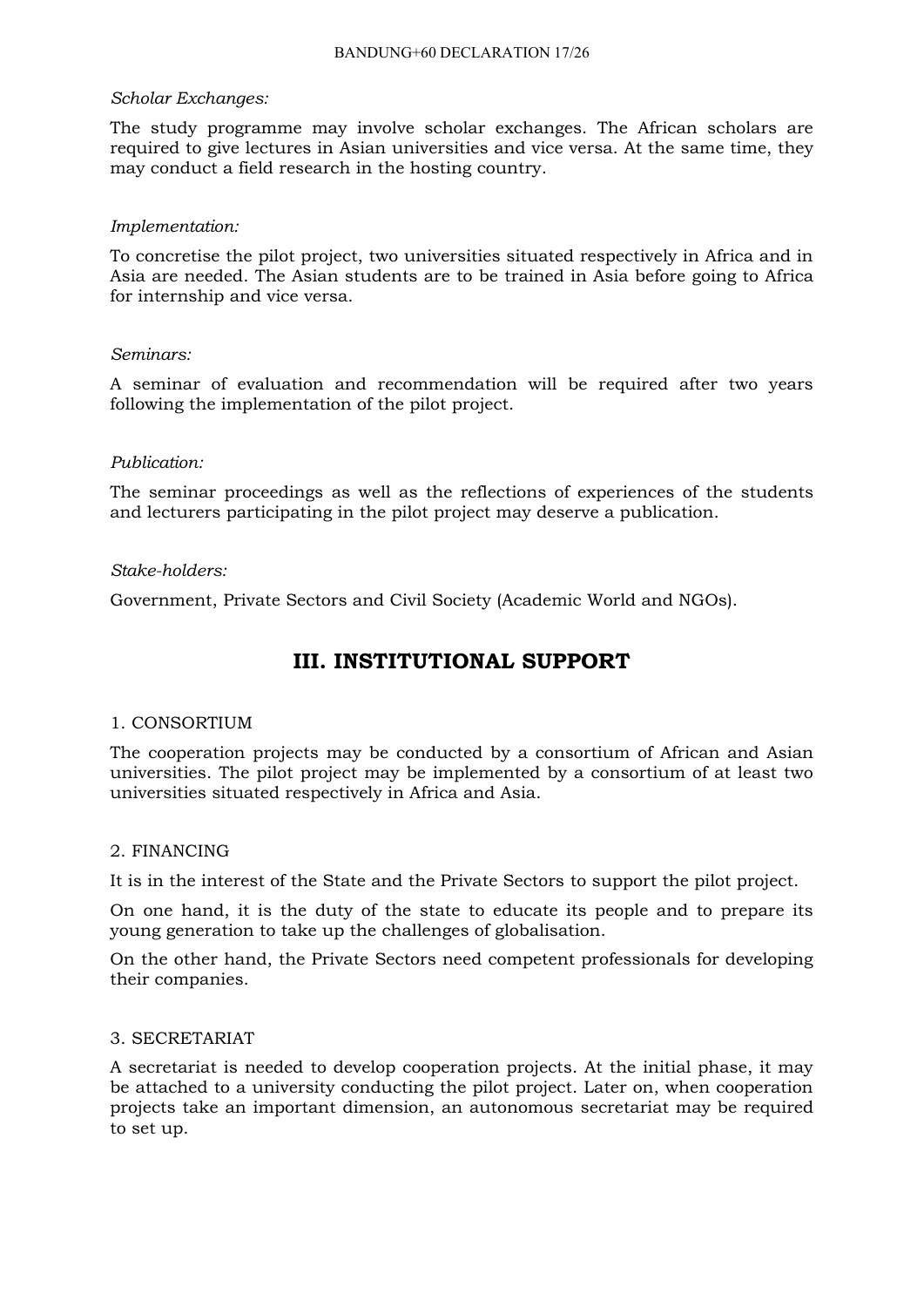#### **APPENDIX 2:**

# **BANDUNG+60 CONFERENCE: METHOD, TEAMWORK, SPEAKERS, CHAIRS AND COUNTRIES OF PARTICIPANTS, ORGANISATION OF THE CONFERENCE**

CONTENTS:

I. METHOD –  $p. 18$ 

II. TEAMWORK – pp. 19-21

III. SPEAKERS, CHAIRS AND COUNTRIES OF PARTICIPANTS – pp. 22-23

#### IV. ORGANISATION OF THE CONFERENCE – pp. 23-26

#### **I. METHOD**

Our Bandung+60 Conference was not a simple academic conference where scholars responded to a call for papers, came to the conference to present their paper and went home. Our conference was based on a community of engagement and oriented towards a final declaration. We prepared our conference slowly and carefully by building a community around a common value: the Bandung Spirit, the spirit of peaceful co-existence between the nations; of liberation of the world from the hegemony of the superpowers, from all kinds of domination of one country by another; of equality between races and nations; of solidarity towards the dominated, exploited, oppressed, poor, weak and being weakened by the world order; and of a people centred development.

The concept, planning and programmes of our conference were prepared by A SCIENTIFIC BOARD AND A STEERING COMMITTEE, consisting of well-known academics from Africa, Asia, Europe and other parts of the world. The structure of our conference was based on the five dimensions of Diversity of Life: Culture; Ecology; Economy; Politics; Spirituality & Religion. In addition, we proposed two themes that could not be covered by any of those five sectors due to their transversal nature, namely, History and Gender. Therefore, following the conception of our conference, and logically too, the structure of our conference was based on two general themes (HISTORY and GENDER EQUALITY AND WOMEN EMPOWERMENT) and five specialised themes (CULTURE, ECOLOGY, ECONOMY, POLITICS, SPIRITUALITY & RELIGION). Every theme was prepared by a coordinator in charge of forming a working group and writing the Terms of Reference for a Call for Papers. Everyone who sent an abstract for a special theme was registered as a member of working groups related to the theme of her/his abstract. Hence, the number of working group members grew continuously until the eve of the conference.

All the working group members were put in contact through an open mailing list allowing them to communicate each other within their respective working group or cross-working groups. Every working group coordinator played a role as a community builder and leader. This is how the Bandung Spirit Academic Community was built, and the sense of belonging to the upcoming conference as a common project was developed. Towards the eve of the conference, the number of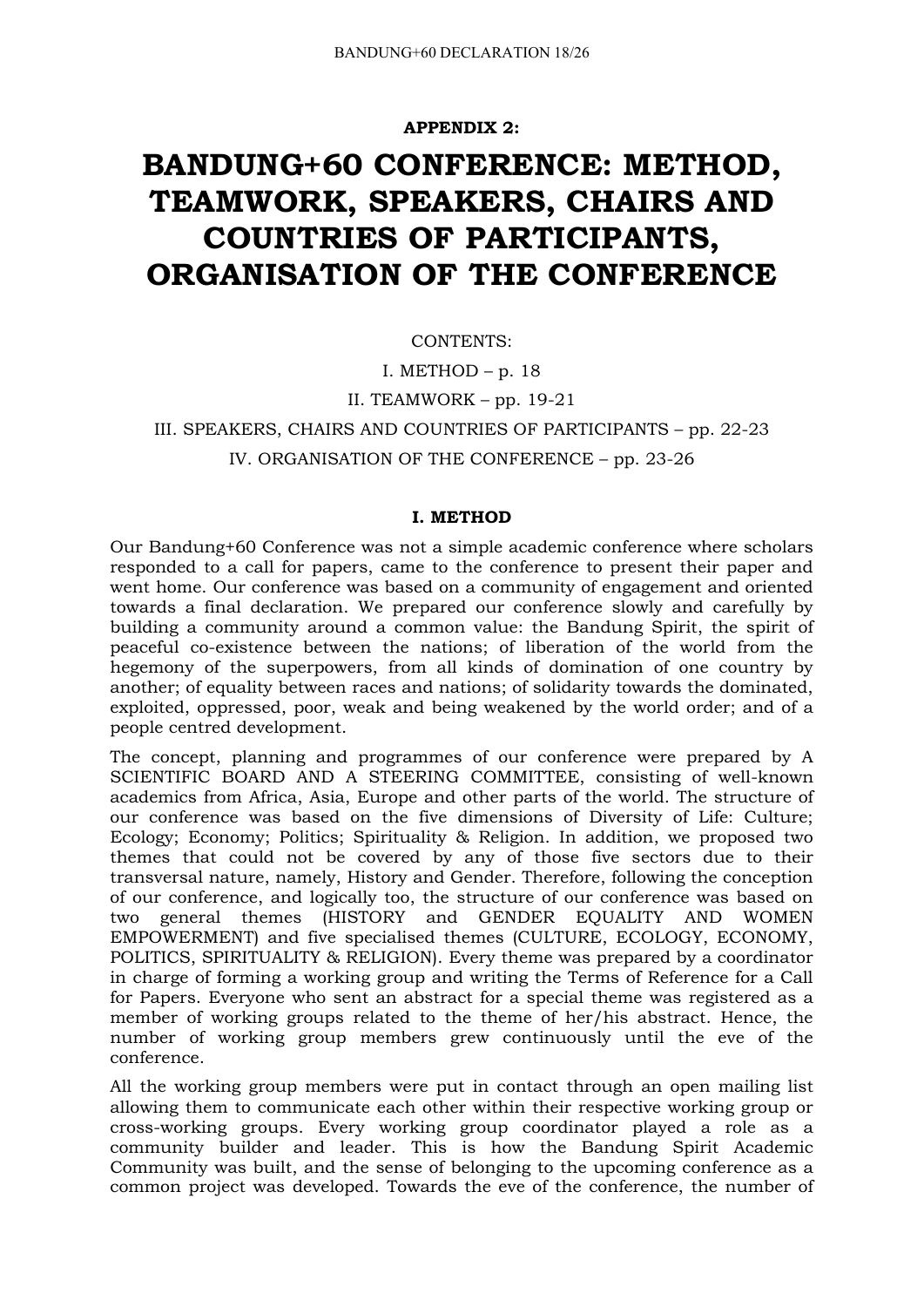our working group members reached more than 250, and the abstracts we received were more than 100.

#### **II. TEAMWORK**

Our Bandung+60 Conference was initiated and coordinated at global level by Mr. Darwis Khudori, Indonesia/France (Assoc. Prof. Dr. History/Civilisation/Asian/ Islamic Studies, the University of Le Havre);

Our seven working groups were coordinated by the following scholars:

HISTORY: Mr. Darwis Khudori (see his profile above);

GENDER: Ms Seema Mehra Parihar, India (Assoc. Prof. Dr., Geography, University of Delhi);

CULTURE: Mr. Adams Bodomo, Ghana/Austria (Prof. Dr., Linguistics/African Studies, University of Vienna);

ECOLOGY: Mr. Yukio Kamino, Japan (Dr., African Studies/Ecology, OISCA, Tokyo);

ECONOMY: Mr. Tulus Tambunan, Indonesia (Prof. Dr., Economics, Trisakti University);

POLITICS: Ms Lin Chun, China/UK (Dr., Political Sciences, London School of Economics) & Mr. Aziz Salmone Fall, Egypt/Senegal/Canada (Pr., Political Sciences, Centre Internationaliste Ryerson Fondation Aubin, Montreal);

SPIRITUALITY & RELIGION: Mr. Jean-Jacques Ngor-Sene, Senegal/USA (Assoc. Prof. Dr., History/African Studies, Chatham University, Pittsburgh).

In addition, a special working group was dedicated to prepare a FINAL DECLARATION under the coordination of Mr. Lazare Ki-Zerbo, Burkina Faso/France (Dr., Philosophy, International Joseph Ki-Zerbo Committee for Africa and Diaspora) and Mr. Darwis Khudori (see his profile above), with the active participation of Adams Bodomo (Ghana/Austria), Aziz Salmone Fall (Egypt/Senegal/Canada), Beatriz Bissio (Brazil), Ebrima Sall (Gambia/Senegal), Fatima Harrak (Morocco), Gonzalo Muñoz Chesta (Chile/Indonesia), Jean-Jacques Ngor-Sene (Senegal/USA), Lau Kin Chi (China), Lin Chun (China/UK), Makram Khoury-Machool (Palestine/UK), Manoranjan Mohanty (India), Noha Khalaf (Palestine/France), Seema Mehra Parihar (India), Shreedhar Gautam (Nepal), Sit Tsui (China), Trikurnianti Kusumanto (Indonesia/Netherlands), Tulus Tambunan (Indonesia), and Yukio Kamino (Japan), and with the endorsement of participants.

In preparing the concept, the plan and the programme of the conference, the coordinators were supported by a Scientific Board and a Steering Committee that consist of the following members:

#### SCIENTIFIC BOARD

- Mr. Adams Bodomo, Ghana/Austria (Prof. Dr., Linguistics/African Studies, University of Vienna)
- Ms Ama Biney, Ghana/UK (Dr., History/African Studies, Independent Scholar, London)
- Mr. Aziz Salmone Fall, Egypt/Senegal/Canada (Pr., Political Sciences, Centre Internationaliste Ryerson Fondation Aubin, Montreal)
- Mr. Bambang Purwanto, Indonesia (Prof. Dr., History, Gadjah Mada University, Yogyakarta)
- Ms Bernadette Andreosso O'Callaghan, France/Ireland (Prof. Dr., Economics, University of Limerick)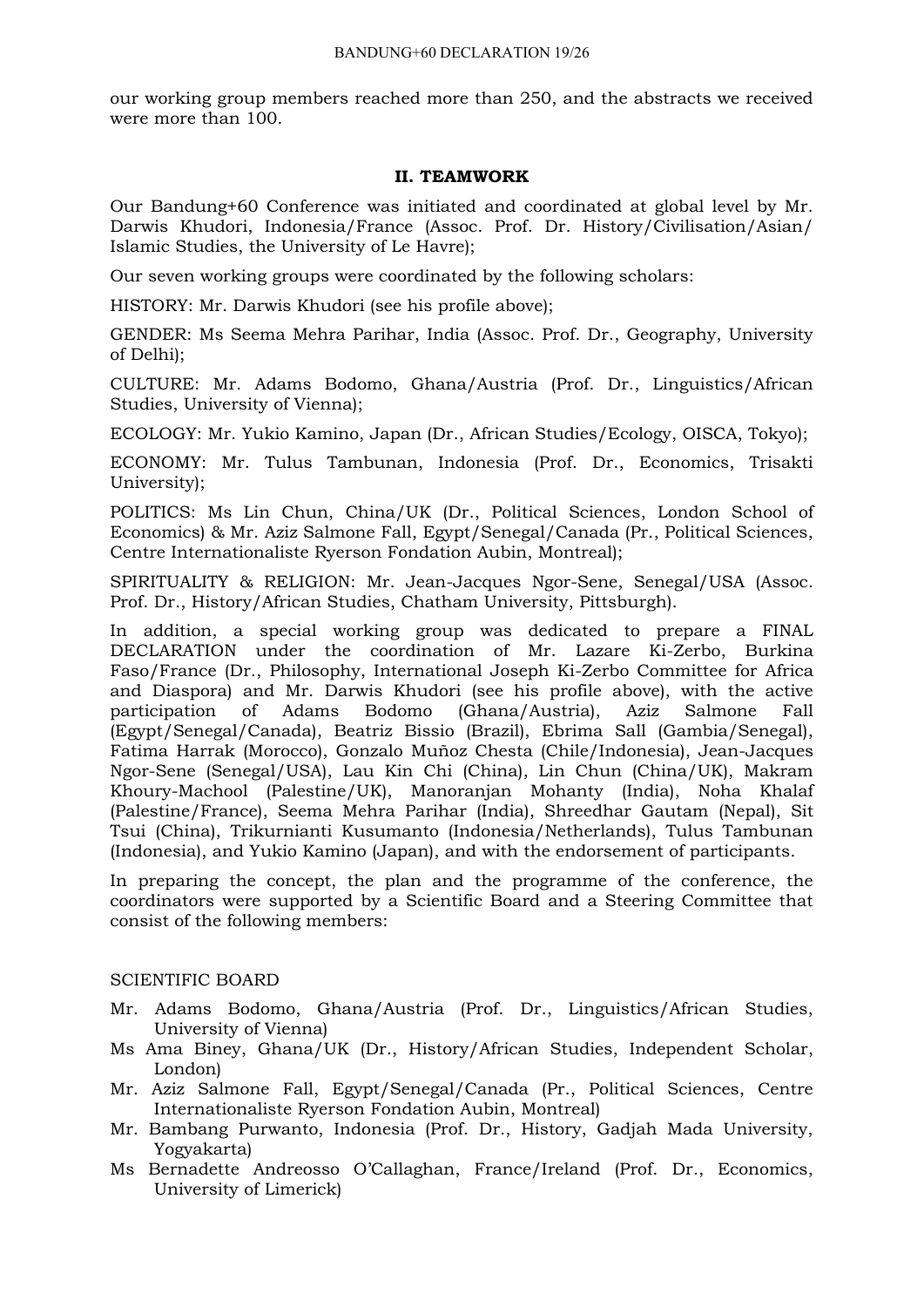- Mr. Boutros Labaki, Lebanon (Emeritus Prof. Dr., Economics/History, Lebanese University, Beirut)
- Mr. Darwis Khudori, Indonesia/France (Assoc. Prof. Dr. History/Civilisation/Asian/ Islamic Studies, the University of Le Havre)
- Mr. Daya Thussu, India/UK (Prof. Dr., International Communication, University of Westminster)
- Mr. Ebrima Sall, Gambia/Senegal (Dr., Sociology, CODESRIA/Council for the Development of Social Science Research in Africa, Dakar)
- Ms Eun-Sook Chabal, Korea/France (Assoc. Prof. Dr., Korean Studies, University of Le Havre)
- Ms Fatima Harrak, Morocco (Prof. Dr., History, Political Sciences, University of Mohamed V, Rabat)
- Mr. Gourmo Lô, Mauritania/France (Assoc. Prof. Dr., Law, University of Le Havre)
- Mr. Hartono, Indonesia (Prof. Dr. DEA, Geography, Gadjah Mada University, Yogyakarta)
- Ms Hortense Flores, France (Assoc. Prof. Dr., Latino-american Studies, University of Paris 1 Pantheon-Sorbonne)
- Ms Jayati Gosh, India (Prof. Dr., Economics, Jawaharlal Nehru University, New Delhi)
- Mr. Jean-Jacques Ngor-Sene, Senegal/USA (Assoc. Prof. Dr., History/African Studies, Chatham University, Pittsburgh)
- Mr. Kweku Ampiah, Ghana/UK (Assoc. Prof. Dr., Japanese Studies, University of Leeds)
- Mr. Lazare Ki-Zerbo, Burkina Faso/France (Dr., Philosophy, International Joseph Ki-Zerbo Committee for Africa and Diaspora, Ouagadougou/Paris)
- Ms Lau Kin-Chi, China (Asssitant Professor. Dr., Cultural Studies, Lingnan University, Hong Kong)
- Ms Lin Chun, China/UK (Dr., Political Sciences, London School of Economics)
- Mr. Manoranjan Mohanty, India (Emeritus Prof. Dr., Political Sciences/Chinese Studies, New Delhi)
- Mr. Maung Zarni, Burma/UK (Dr., Sociology, London School of Economics)
- Ms Miriam Coronel Ferrer, the Philippines (Prof., Political Sciences, University of the Philippines, Manila)
- Ms Musdah Mulia, Indonesia (Prof. Dr., Islamic Studies, Indonesian Institute of Sciences, Jakarta)
- Ms Naoko Shimazu, Japan/UK (Prof. Dr., History/Classics/Archaeology, Birkbeck, University of London)
- Ms Parichart Suwanbubbha, Thailand (Assoc. Prof. Dr., Religious Studies, Mahidol University, Nakhon Pathom)
- Mr. Philippe Peycam, France/Netherlands (Dr., History, International Institute for Asian Studies, Leiden)
- Ms Polina Nedialkova-Travert, Russia/France (Dr., Anthropology/Slavonic Studies, University of Le Havre)
- Mr. Purwo Santoso, Indonesia (Prof. Dr., Political/Social Sciences, Gadjah Mada University, Yogyakarta)
- Mr. P.M. Laksono, Indonesia (Prof. Dr., Anthropology, Gadjah Mada University, Yogyakarta)
- Mr. Rémy Herrera, France (Prof. Dr., Economics, University of Paris I Pantheon-Sorbonne)
- Mr. Rimawan Pradiptyo, Indonesia (Dr., Economics, Gadjah Mada University, Yogyakarta)
- Mr. Rohit Negi, India (Assistant Prof. Dr., Architecture/Planning/Geography/ Human Ecology/African Studies, Ambedkar University, Delhi)
- Mr. Samir Amin, Egypt/France/Senegal (Emeritus Prof. Dr., Economics/Political Sciences/History)
- Ms Seema Mehra Parihar, India (Assoc. Prof. Dr., Geography, University of Delhi)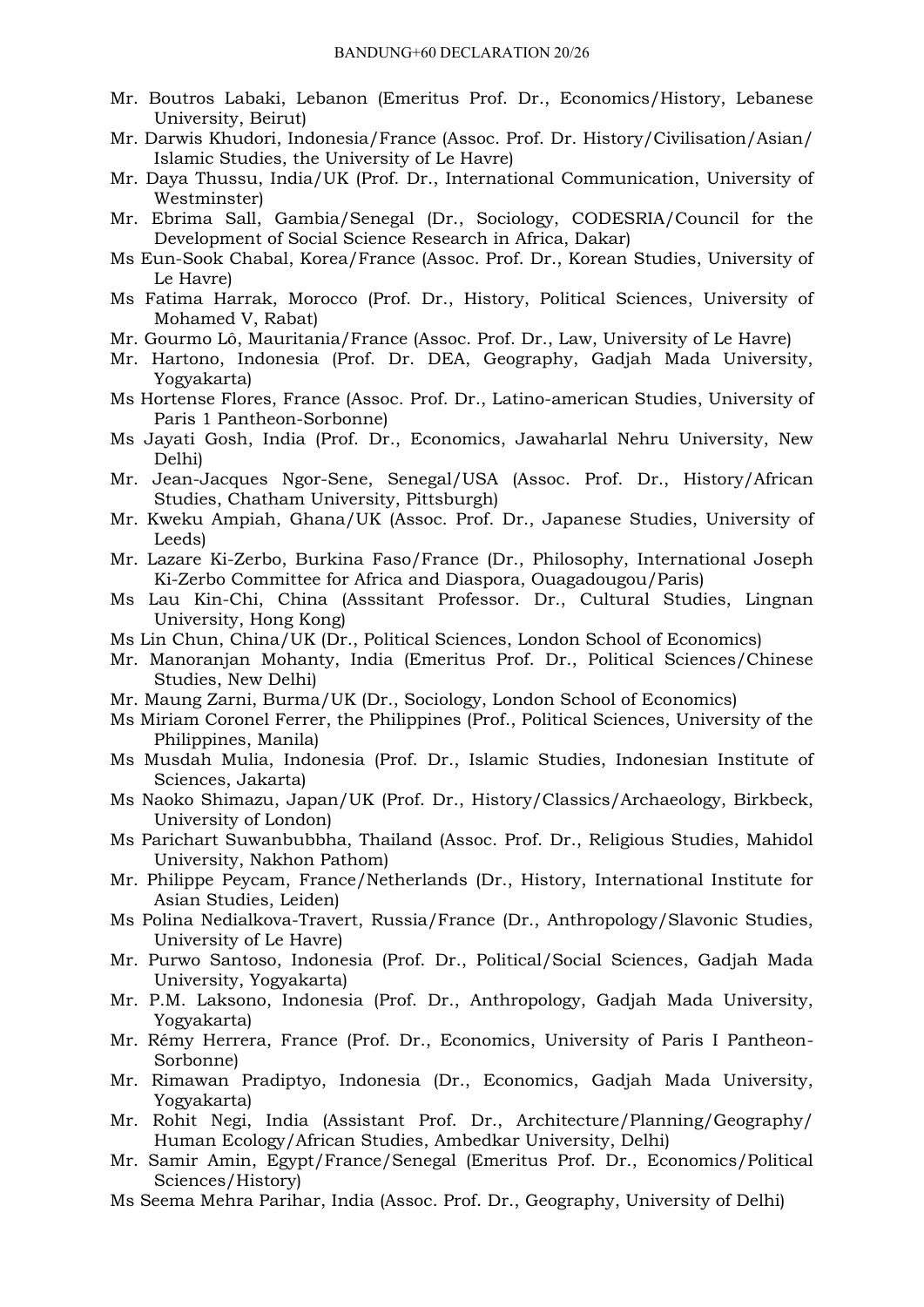- Ms Sri Adiningsih, Indonesia (Prof. Dr., Economics, Gadjah Mada University, Yogyakarta)
- Mr. Thomas Ndaluka, Tanzania (Dr., Sociology, University of Dar es Salaam and Mwalimu Nyerere Memorial Academy)
- Mr. Tulus Tambunan, Indonesia (Prof. Dr., Economics, Trisakti University, Jakarta)
- Mr. Yang Baoyun, China (Prof. Dr., History/Political Sciences, Peking University)
- Mr. Yash Tandon, India/Uganda (Emertitus Prof. Dr., International Relations/ Political Economy)
- Mr. Yukio Kamino, Japan (Dr., African Studies/Ecology, OISCA, Tokyo)

#### STEERING COMMITTEE

- Mr. Adams Bodomo, Ghana/Austria (Prof. Dr., Linguistics/African Studies, University of Vienna)
- Mr. Bambang Purwanto, Indonesia (Prof. Dr., History, Gadjah Mada University, Yogyakarta)
- Ms Bernadette Andreosso O'Callaghan, France/Ireland (Prof. Dr., Economics, University of Limerick)
- Mr. Darwis Khudori, Indonesia/France (Assoc. Prof. Dr., Architecture/Urbanism/ History, Asian/Arabic/Islamic Studies, University of Le Havre)
- Ms Fatima Harrak, Morocco (Prof. Dr., History, Political Sciences, University of Mohamed V, Rabat)
- Mr. Lazare Ki-Zerbo, Burkina Faso/France (Dr., Philosophy, International Joseph Ki-Zerbo Committee for Africa and Diaspora, Ouagadougou/Paris)
- Ms Lin Chun, China/UK (Dr., Political Sciences, London School of Economics)
- Ms Seema Mehra Parihar, India (Assoc. Prof. Dr., Geography, University of Delhi)
- Ms Sri Adiningsih, Indonesia (Prof. Dr., Economics, Gadjah Mada University, Yogyakarta)
- Mr. Thomas Ndaluka, Tanzania (Dr., Sociology, University of Dar es Salaam and Mwalimu Nyerere Memorial Academy)
- Mr. Tulus Tambunan, Indonesia (Prof. Dr., Economics, Trisakti University, Jakarta)
- Mr. Yukio Kamino, Japan (Dr., African Studies, Ecologist, OISCA, Tokyo)

Our working language was English, which is a foreign language for all of our teamwork members. However, we were self-reliant, thanks to two teams of English university lecturers who participated in our conference as volunteers in editing our conference documents. They are from the Department of English, Faculty of Letters, Sanata Dharma University, Yogyakarta, Indonesia (Dewi Widyastuti, Elisa Dwi Wardani, Gabriel Fajar Sasmita Aji, Hirmawan Wijanarka, Maria Ananta Tri Suryandari, Paulus Sarwoto, Ria Lestari, Scolastica Wedhowerti, Sri Mulyani,) and the Department of English, Faculty of Letters, Tribhuvan University, Nepal (Shreedhar Gautam).

Besides the written documents, documentary films of our conference were also produced by Nathalie Muchammad, Indonesia/France (artist, film-maker) and a team of the Global University for Sustainability (Auyeung Lai Seung, Lau Kin Chi, Lee Kiu Chi, Sit Tsui).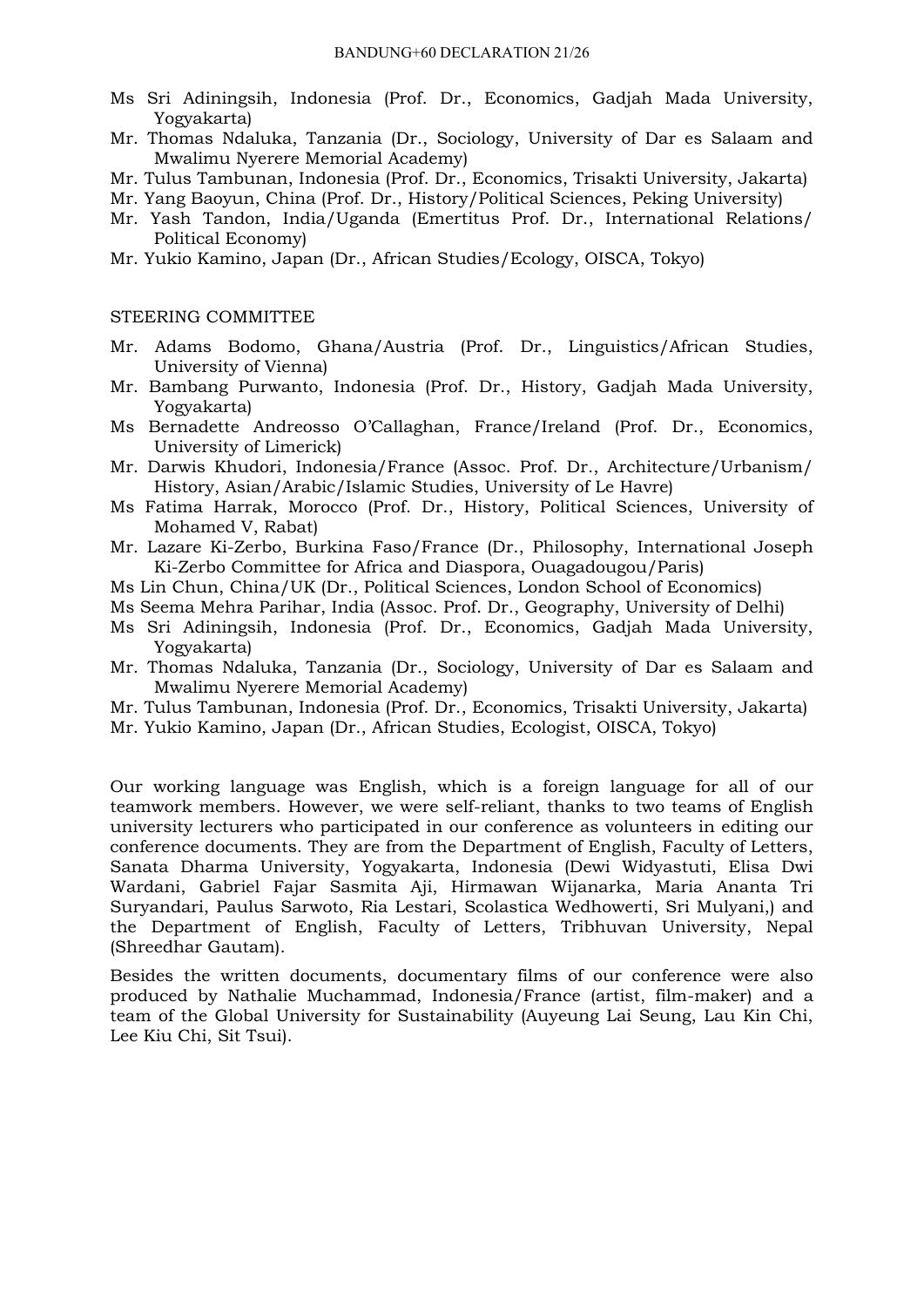#### **III. SPEAKERS, CHAIRS AND COUNTRIES OF PARTICIPANTS**

#### TOTAL NUMBER OF SPEAKERS AND CHAIRS: 83

TOTAL NUMBER OF COUNTRIES OF PARTICIPANTS (SPEAKERS AND NON SPEAKERS): 26 (Brazil, Burkina Faso, Chile, China, Egypt, France, Gambia, Germany, Ghana, India, Indonesia, Japan, Malaysia, Morocco, Myanmar, Nepal, Netherlands, Nigeria, Palestine, Philippines, Russia, Senegal, Sudan, Switzerland, Thailand, Zimbabwe)

SPEAKERS AND CHAIRS Abubakar Eby Hara (Indonesia) Adams Bodomo (Ghana/Austria) Adnin Armas (Indonesia) Adriana Elisabeth (Indonesia) Ahmad Sabiq (Indonesia) Arief Rachman (Indonesia) Astrid Maria Esther (Indonesia) Auyeung Lai Seung (China) Aziz Salmone Fall (Egypt/Senegal/Canada) Bambang Subiyanto (Indonesia) Bambang Suswanto (Indonesia) Beatriz Bissio (Brazil) Beria Leimona (Indonesia) Bhawana Upadhyay (Nepal/Thailand) Bidyut Mohanty (India) Bimbika Sijapati Basnett (Nepal/Indonesia) Darwis Khudori (Indonesia/France) Desmond Satria Andrian (Indonesia) Ebrima Sall (Gambia/Senegal) Eka Swadiansa (Indonesia) Fachru Nofrian (Indonesia) Fariz Mehdawi (Palestine/Indonesia) Fatima Harrak (Morocco) Gonzalo Muñoz Chesta (Chile/Indonesia) Hamah Sagrim (Indonesia) Heidi Gloria (Philippines) Hermien Triyowati (Indonesia) Ida Busnetty (Indonesia) Imam Gunarto (Indonesia) Iskandar Zulkarnain (Indonesia) Jean-Jacques Ngor-Sene (Senegal/USA) Jürgen Dinkel (Germany) Kantiébo Edjou (Burkina Faso) Lau Kin Chi (China) Lazare Ki-Zerbo (Burkina Faso/France) Lee Kiu Chi (China) Madhur Ajmani Sethi (India) Makram Khoury Machool (Palestine/UK) Manoranjan Mohanty (India) Marijn van der Laan (Netherlands/Indonesia) Maung Zarni (Myanmar/UK) Mudiyati Rahmatunnisa (Indonesia) Muhammad Fahmi Md Ramzan (Malaysia) Nani Saptariani (Indonesia)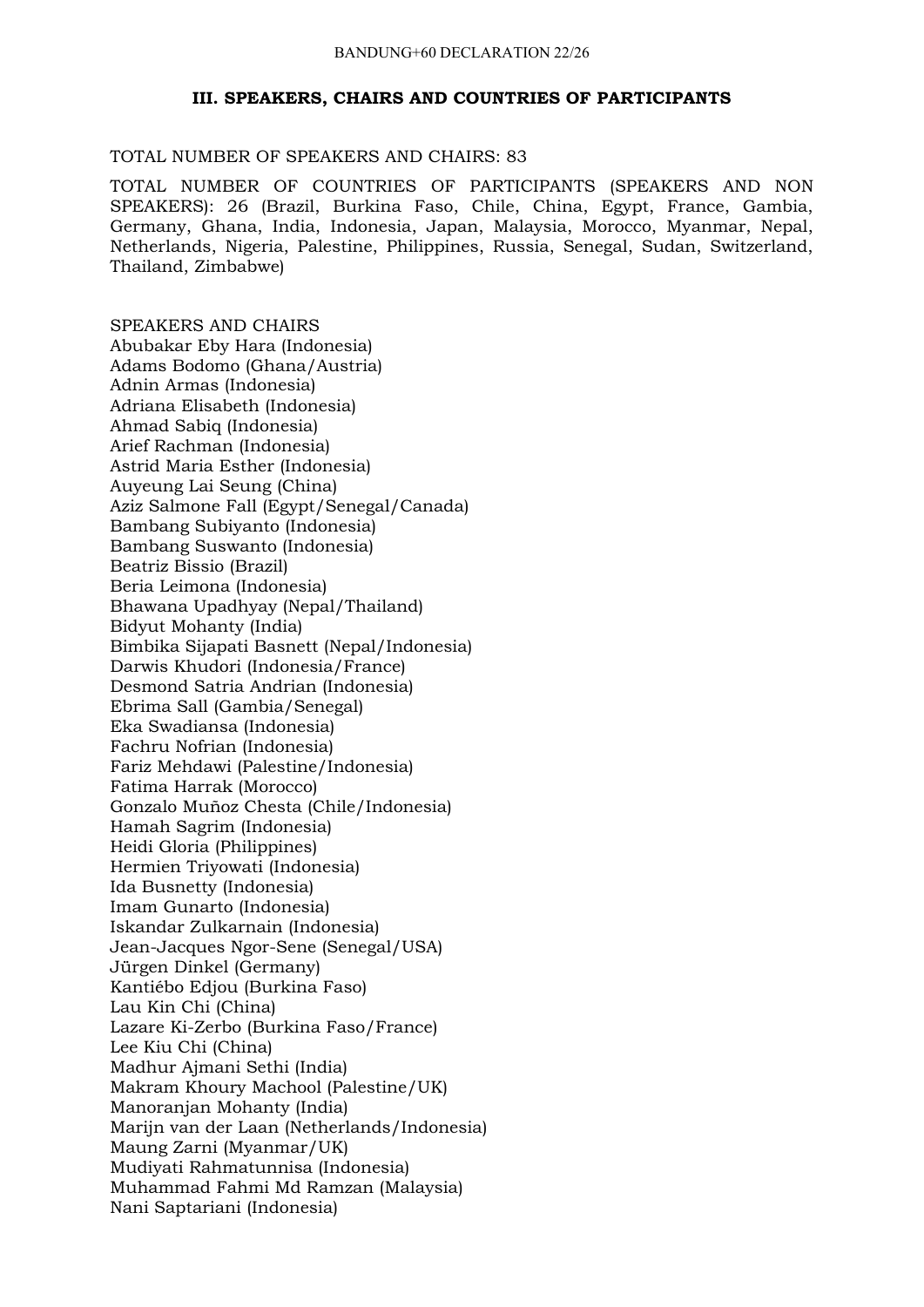Naoko Shimazu (Japan/UK) Nisar Ul Haq (India) Noha Khalaf (Palestine/France) Nwankwo Tony Nwaezeigwe (Nigeria) Patta Hindi (Indonesia) Putri Rediane (Indonesia) Ratchada Arpornsilp (Thailand) Reo Audi (Indonesia/Australia) Resh Bahadur Basnet (Nepal) Roswita Aboe (Indonesia) Said Abdullah (Indonesia) Salman Al Farisi (Indonesia) Seema Mehra Parihar (India) Shintia Dian Arwida (Indonesia) Shreedhar Gautam (Nepal) Sit Tsui (China) Sobarsa Kosasih (Indonesia) Sri Adiningsih (Indonesia) Suresh Paudyal (Nepal) Suryo Wiyono (Indonesia) Sutrisno Murtiyoso (Indonesia) Swati Chandorkar (India) Takudzwa Samantha Mutezo (Zimbabwe/Netherlands/Indonesia) Teuku Rezasyah (Indonesia) Titiek Setyawati (Indonesia) Trikurnianti Kusumanto (Indonesia/Netherlands) Tristam Moeliono (Indonesia) Tulus Setyo Budhi (Indonesia) Tulus Tambunan (Indonesia) Wahyuningsih Santosa (Indonesia) Wardiman Djojonegoro (Indonesia) Wildan Sena Utama (Indonesia) Yani Septiani (Indonesia) Yanuardi Syukur (Indonesia) Yogesh Rathore (India) Yolanda Masnita (Indonesia) Yukio Kamino (Japan)

#### **IV. ORGANISATION OF THE CONFERENCE**

The conference was conceived as a collaboration of several groups of institutions:

- 1. Hosting Institutions (Indonesian academic institutions);
- 2. Co-organising Institutions (Academic institutions from Indonesia, Africa, Asia and other continents);
- 3. Associate Institutions (Academic and civil society organisations from all over the world giving intellectual and moral support);
- 4. Supporting Institutions (public or private sectors giving political or financial support);
- 5. Partner (public or private sectors collaborating with the organising committee based on mutual benefit).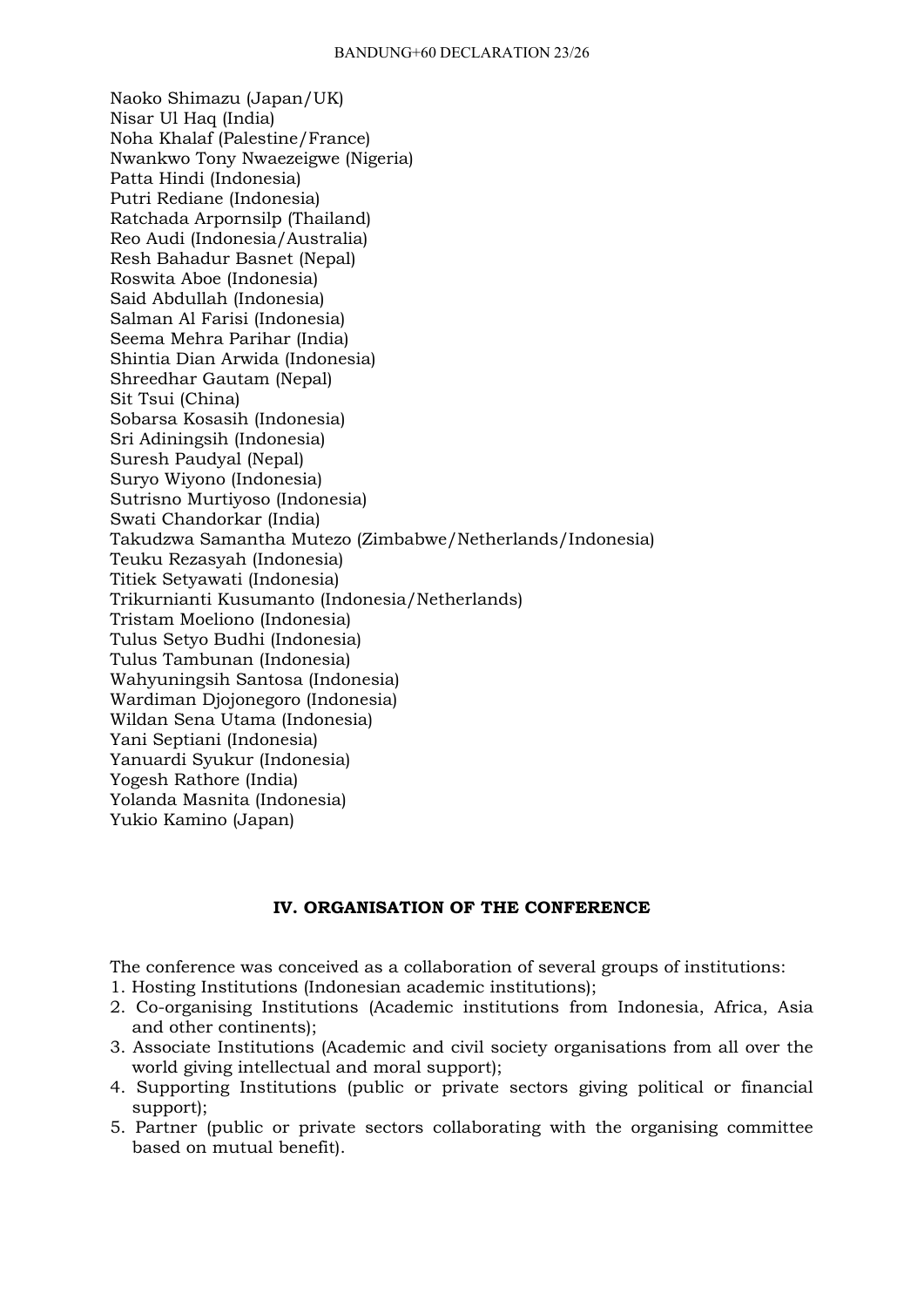#### BANDUNG+60 DECLARATION 24/26

#### HOSTING INSTITUTIONS

LIPI (INDONESIAN INSTITUTE OF SCIENCES) Jl. Gatot Subroto 10 Jakarta 12710, Indonesia Tel / Fax: +62-21-5733465 / 5733467 http://www.pdii.lipi.go.id/

PADJADJARAN UNIVERSITY Pusat Kajian Asia-Afrika (Center for Asian-African Studies) Kampus FISIP (Fakultas Ilmu Sosial dan Ilmu Politik) Universitas Padjadjaran Jl. Raya Bandung-Sumedang Km. 21 Bandung, Indonesia Tel. +60-22-7798418 / 7796416 dan Fax: +60-22-7796974 http://fisip.unpad.ac.id/

TRISAKTI UNIVERSITY Center for Industry, SME and Competition Studies Building S, 5th Floor, No.22, Campus A Jl. Kyai Tapa no.1, Grogol, Jakarta Barat (11440), Indonesia Tel. +62-21-5863232 / 7375365 http://www.online.fe.trisakti.ac.id/pusatstudi\_industri/index4.html

#### CO-ORGANISING INSTITUTIONS

ANRI (Arsip Nasional Republik Indonesia/National Archives of the Republic of Indonesia) Jl. Ampera Raya No. 7 Jakarta 12560, Indonesia Tel. +62-21-7805851, Fax +62-21-7810280 / 7805812 www.anri.go.id

CODESRIA (Council for the Development of Social Science Research in Africa) Avenue Cheikh Anta Diop, Dakar, Senegal Tel : +221338240374 www.codesria.org

MKAA (Museum of Asian-African Conference) Jalan Asia Afrika No.65 Bandung 40111, Indonesia Tel. +62-22-4233564, Fax. +62-22-4238031 http://asianafricanmuseum.org/

#### ASSOCIATE INSTITUTIONS

#### ALGERIA

- Faculty of Economics and Management Sciences, University of Annaba

#### AUSTRIA

- Department of African Studies, University of Vienna

#### BRAZIL

- NIEAAS (Center for Interdisciplinary Studies of Africa, Asia and South-South Relations), Federal University of Rio de Janeiro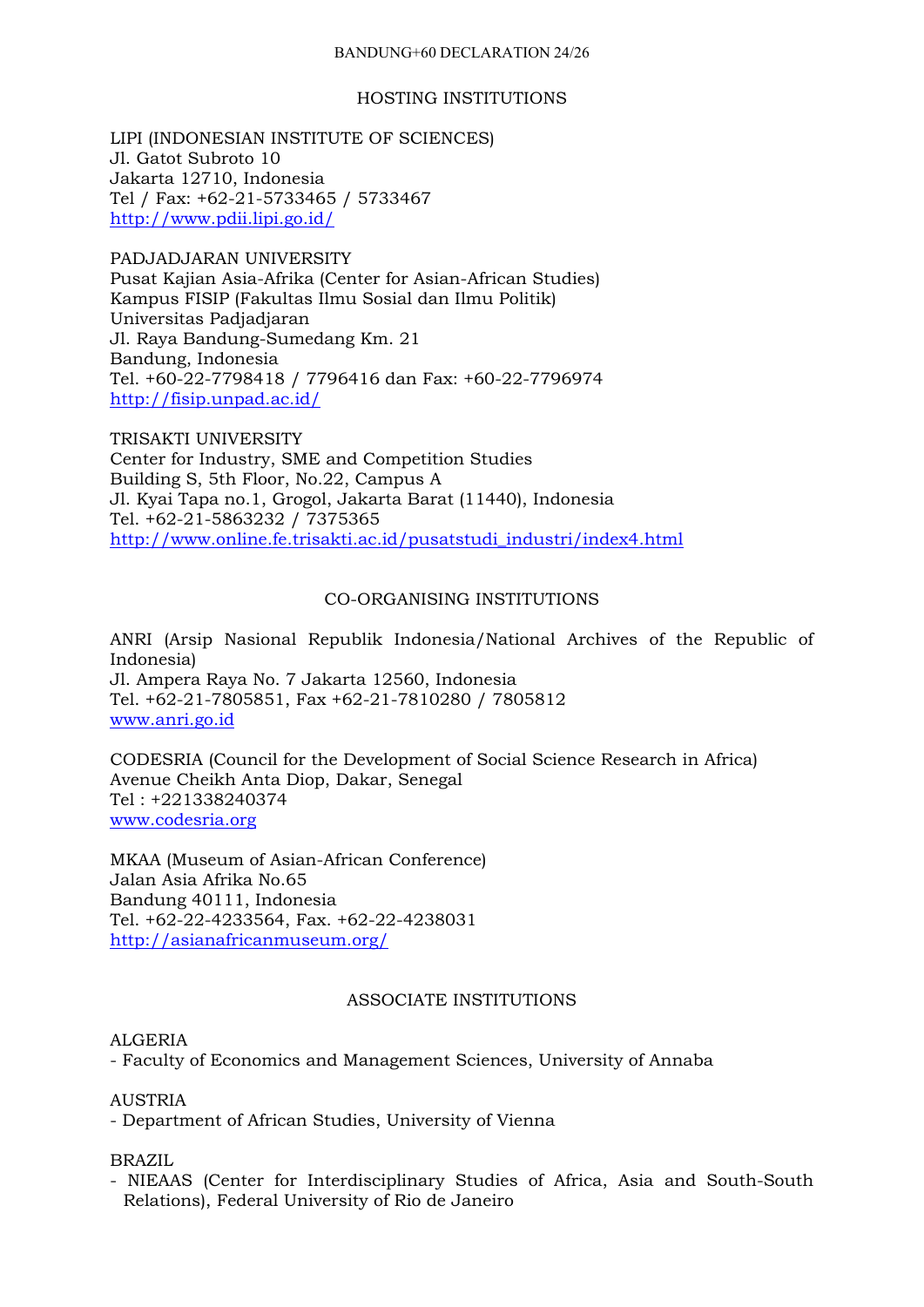BURKINA FASO

- CIJKAD (*Comité International Joseph Ki-Zerbo pour l'Afrique et la Diaspora* / International Joseph Ki-Zerbo Committee for Africa and Diaspora), Ouagadougou

#### CANADA

- GRILA (Group for Research and Initiatives for the Liberation of Africa), Toronto

#### **CHINA**

- ARENA (Asian Regional Exchange for New Alternatives), Hong Kong
- Kwan Fong Cultural Research and Development Programme, Lingnan University, Hong Kong

#### **ECUADOR**

- ALAI (*Agencia Latino Americana de l'Informacion* / Latin American Agency for Information), Quito

#### FRANCE

- ALHEKMA (*Association Littéraire : Histoire Education Culture Monde Arabe* / Literary Association: History Education Culture Arab World), Paris

#### INDIA

- COVA (Confederation of Voluntary Associations), Hyderabad
- JAIR (Jadavpur Association of International Relations), Kolkata
- SHE (School of Human Ecology), Ambedkar University, Delhi

#### INDONESIA

- AGUPENA (*Asosiasi Guru Penulis Indonesia* / Association of Indonesian Teachers-Writers), North Moluccan Branch
- CENAS (Center of Asian Studies), Jakarta
- Center for Studies in Linguistics, Bandar Lampung University, Lampung
- C-RISSH (Center for Research in Social Sciences and Humanities), Faculty of Social And Political Sciences, University of Jember
- English Education Study Programme, Teacher Training and Education Faculty, Bandar Lampung University
- Faculty of Teachers Training and Education, Universitas Khairun, Ternate, North Moluccas
- ICRP (Indonesian Conference on Religions for Peace), Jakarta
- IPI (*Institut Pluralisme Indonesia* / Indonesian Pluralism Institute), Jakarta
- Language Department and Arts Department, Faculty of Teachers Training and Education, Universitas Khairun, Ternate, North Moluccas
- LSAI (*Lembaga Sejarah Arsitektur Indonesia* / Institute for Indonesian History of Architecture), Bandung
- MLI (*Masyarakat Linguistik Indonesia* / The Linguistic Society of Indonesia), Khairun University Branch, North Moluccas
- MSM (Magister of Science in Management), Universitas Airlangga, Surabaya

#### JAPAN

- OISCA (Organization for Industrial, Spiritual and Cultural Advancement) International, Tokyo

#### KENYA

- Ack Bishop Hannington Institute of Theology and Development, Mombasa

#### KOREA

- Asia Center, Seoul National University, Seoul